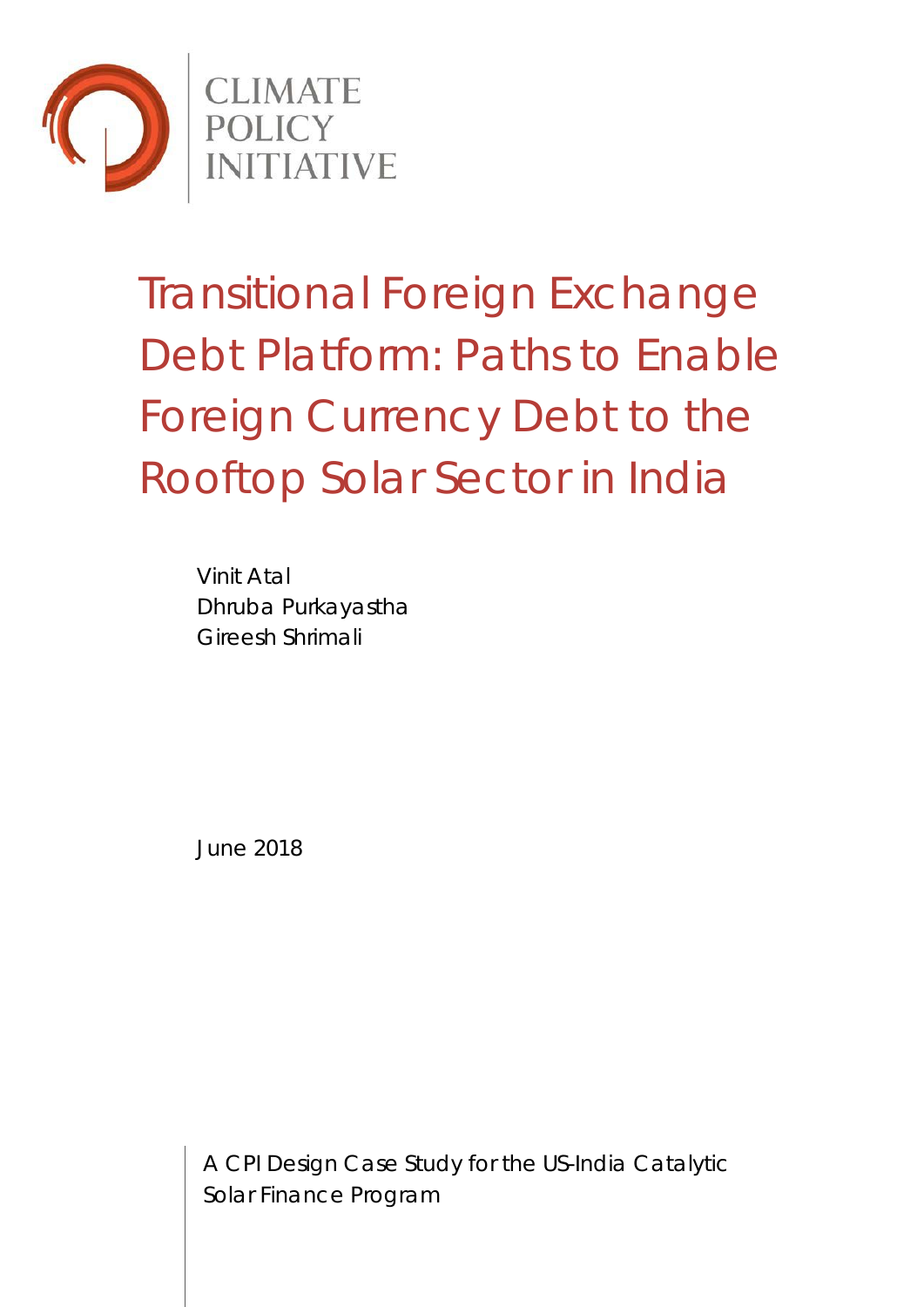# **Acknowledgements**

The authors of this report would like to acknowledge Stephen Morel, Pauline Idagho and Laura Anderson (OPIC), Ankur Gupta (HSBC), Pawan Nagpal, Mukund Santhanam (Deutsche Bank), Akash Chopra, Ravinder Gupta (ICICI Bank), Sunil Agarwal (Tata Cleantech Capital), along with other banks and renewable energy companies interviewed, for their time and contributions.

We would also like to thank Elysha Davila, Angel Jacob and Tim Varga for internal review and graphics.

| <b>Descriptors</b>  |                                                      |  |  |
|---------------------|------------------------------------------------------|--|--|
| Sector              | Distributed Renewable Energy                         |  |  |
| Region              | India                                                |  |  |
| Keywords            | Rooftop solar, Distributed renewable energy, Foreign |  |  |
|                     | currency risk, Foreign debt                          |  |  |
| Related CPI Reports | <b>FX Hedging Facility</b>                           |  |  |
| Contact             | Gireesh Shrimali<br>Gireesh.shrimali@cpidelhi.org    |  |  |
|                     |                                                      |  |  |

# **About CPI**

With deep expertise in policy and finance, Climate Policy Initiative works to improve the most important energy and land use practices around the world. Our mission is to help governments, businesses, and financial institutions drive growth while addressing climate risk. CPI works in places that provide the most potential for policy impact including Brazil, Europe, India, Indonesia, and the United States.

CPI's India program is registered with the name, "Climate Policy Foundation" under Section 8 of the Companies Act, 2013.

# **About U.S.-India Catalytic Solar Finance Program (USICSF)**

The US - India Catalytic Solar Finance Program (USICSF) was conceived when Indian Prime Minister Narendra Modi visited the U.S. in June 2016.

Broadly, the aim of the program is to provide an impetus to the Distributable Renewable Energy (DRE) sector in India through development of financial interventions that can mobilize private capital at scale, thus assisting in India's policy targets of achieving 40 GW installed capital in the DRE sector by 2022.

Copyright © 2018 Climate Policy Initiative www.climatepolicyinitiative.org



All rights reserved. CPI welcomes the use of its material for noncommercial purposes, such as policy discussions or educational activities, under a Creative Commons Attribution-NonCommercial-ShareAlike 3.0 Unported License. For commercial use, please contact admin@cpisf.org.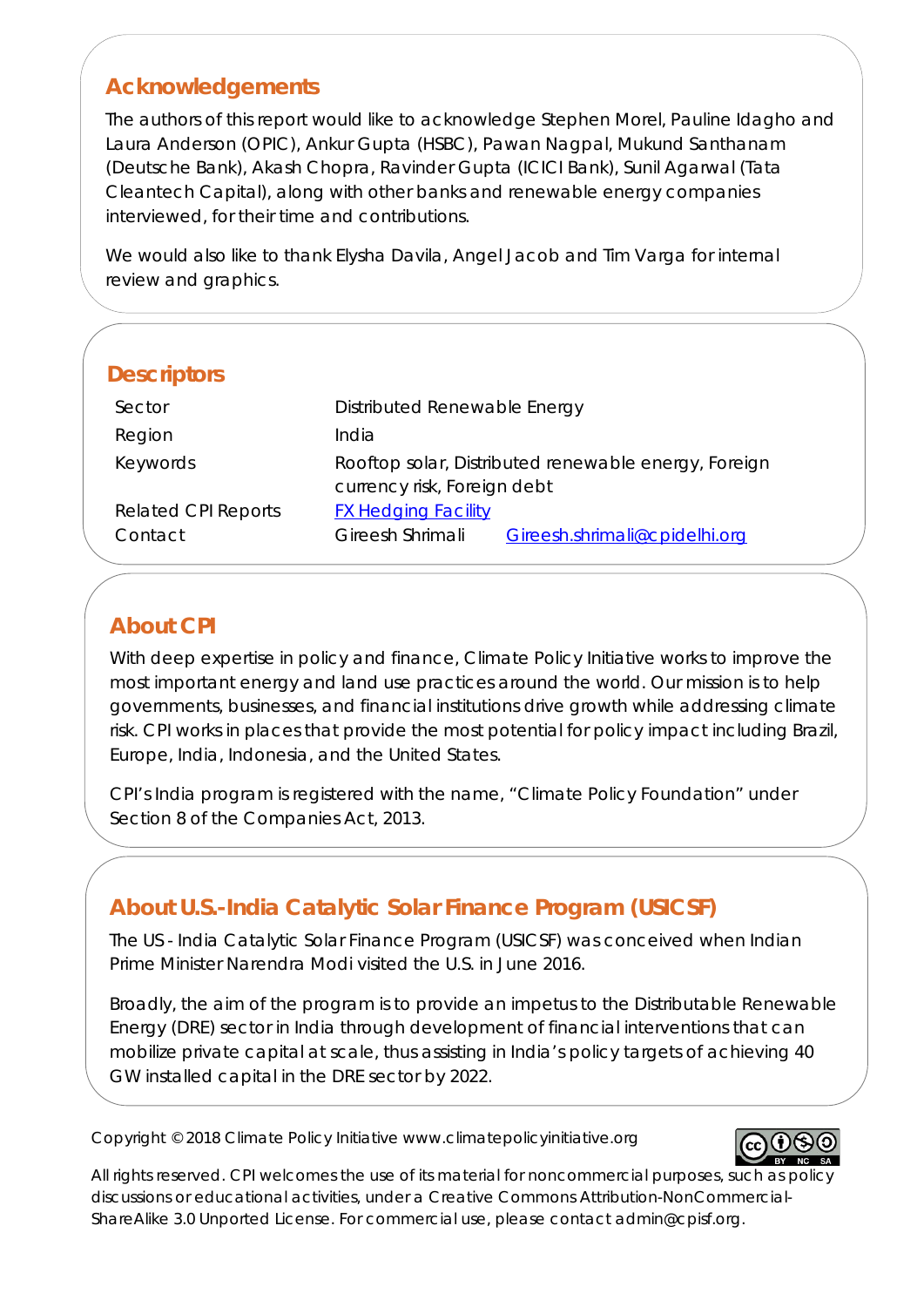# **Executive Summary**

Low access to debt capital remains one of the key barriers to achieving the Indian government's target of 40GW of rooftop solar installations by 2022. Foreign capital can help bridge the gap in debt availability for rooftop solar, however, foreign currency debt exposes rooftop solar project sponsors to the risk of foreign exchange rate fluctuation.

Specifically, rooftop solar sponsors are reluctant to use foreign currency debt due to a variety of factors:

- International investors are unable to hedge the risk that arises due to currency mismatches when debt is in USD while cashflows are in INR
- There are issues related to poor credit quality and credit history of small-scale project developers that preclude these developers from accessing hedging instruments from commercial hedge providers that would otherwise allow them to access foreign debt
- India's managed foreign exchange policy makes currency risk hedging instruments expensive

Taken together, there are market gaps for small-scale rooftop solar project sponsors accessing the most commonly used hedging instruments i.e. cross-currency swaps, options and call-spread strategies. These barriers may be circumvented by either reducing the credit risk exposure to the borrowers by the hedge providers in the form of guarantees, or by transferring the foreign currency from the borrowers to another stakeholder by routing the loan through an intermediary.

**This instrument design case study for the US-India Catalytic Finance Solar Program (USICSF) explores solutions to enable foreign currency debt to the Indian solar rooftop sector** through the lens of a case study of debt investment by the Overseas Private Investment Corporation under the US-India Clean Energy Finance Facility program[1.](#page-2-0)

Analyzing all the pertinent constraints to the stakeholders in this case study (including borrowers, hedge providers, donor entities, guarantors and the lender) we propose a solution that appears most feasible: A Transitional Foreign Exchange (FX) Debt Platform. We also identify and assess alternative, but noteworthy solutions, which may be successfully implemented under different contexts and preconditions.

## **Proposed Solution: Transitional Foreign Exchange Debt Platform**

**The Transitional FX Debt Platform entails routing foreign currency debt from OPIC through a local Indian private sector financial institution as the intermediary, on to the borrowers in INR.** Figure ES1 illustrates the structure of this solution. We find that the following elements would be critical to the success of such a platform:

• **Local intermediary:** The local Indian private financial institution that acts as an intermediary would manage the foreign currency risk arising from the mismatch in currencies of its assets and liabilities through the financial markets or through its internal treasury desk. We find that the cost of raising the credit profile of small-scale rooftop sponsors through guarantees to the foreign currency hedge providers –

<span id="page-2-0"></span> <sup>1</sup> http://usicef.org/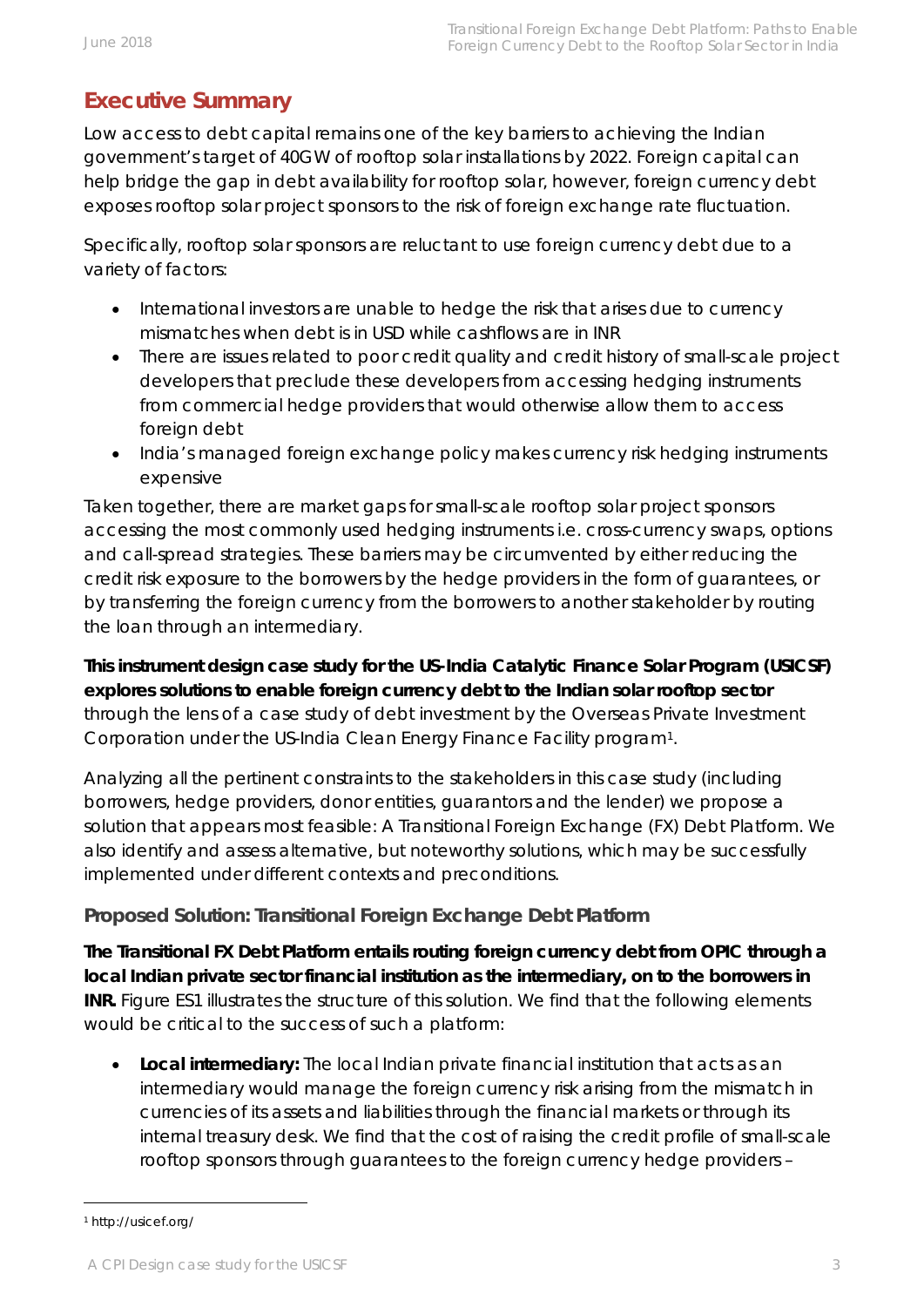either funded or unfunded – is too high, and the structure unprecedented for donor stakeholders to act as guarantors. Hence, we propose this approach of routing loans through an intermediary local financial institution.

- **Credit guarantee:** The credit risk exposure of the intermediary to the end borrower would be partially or completely mitigated by means of a credit guarantee offered by OPIC against the payment of a guarantee fee. This ensures that the credit risk exposure to the borrower would ultimately sit with OPIC, while the partial risk-sharing between OPIC and the intermediary also helps develop the local debt markets in lending to the rooftop solar sector.
- **Donor grants:** We propose that donor grants from philanthropic sources under USICSF be provided to the intermediary financial organization. This is due to the inefficient market pricing of USD-INR swaps, which makes it likely that the landed cost of INR debt to the intermediary (including cost of hedging, guarantee fee, cost of USD debt, overheads and profit margins) exceeds domestic benchmark rates. To minimize the risk of moral hazard, stipulations should be made that INR loans to borrowers are made at a predetermined range of rates linked to a domestic benchmark rate. Further, owing to the Government of India's mandate of not passing donor grants to private sector institutions, we recommend that the donor grants be sourced from philanthropic foundations or development finance institutions.

# *Under the Transitional FX Debt Platform, each dollar of donor grant capital invested in the Platform enables \$17 to \$34 of additional foreign debt into the solar rooftop sector.*



*Figure ES1: Structure of the Transitional Foreign Exchange Debt Platform*

Future work towards implementation includes further multi-stakeholder negotiations, identification of the intermediary institution, market research to scope financial metrics and costs of implementation, and development of actual term-sheets and contracts.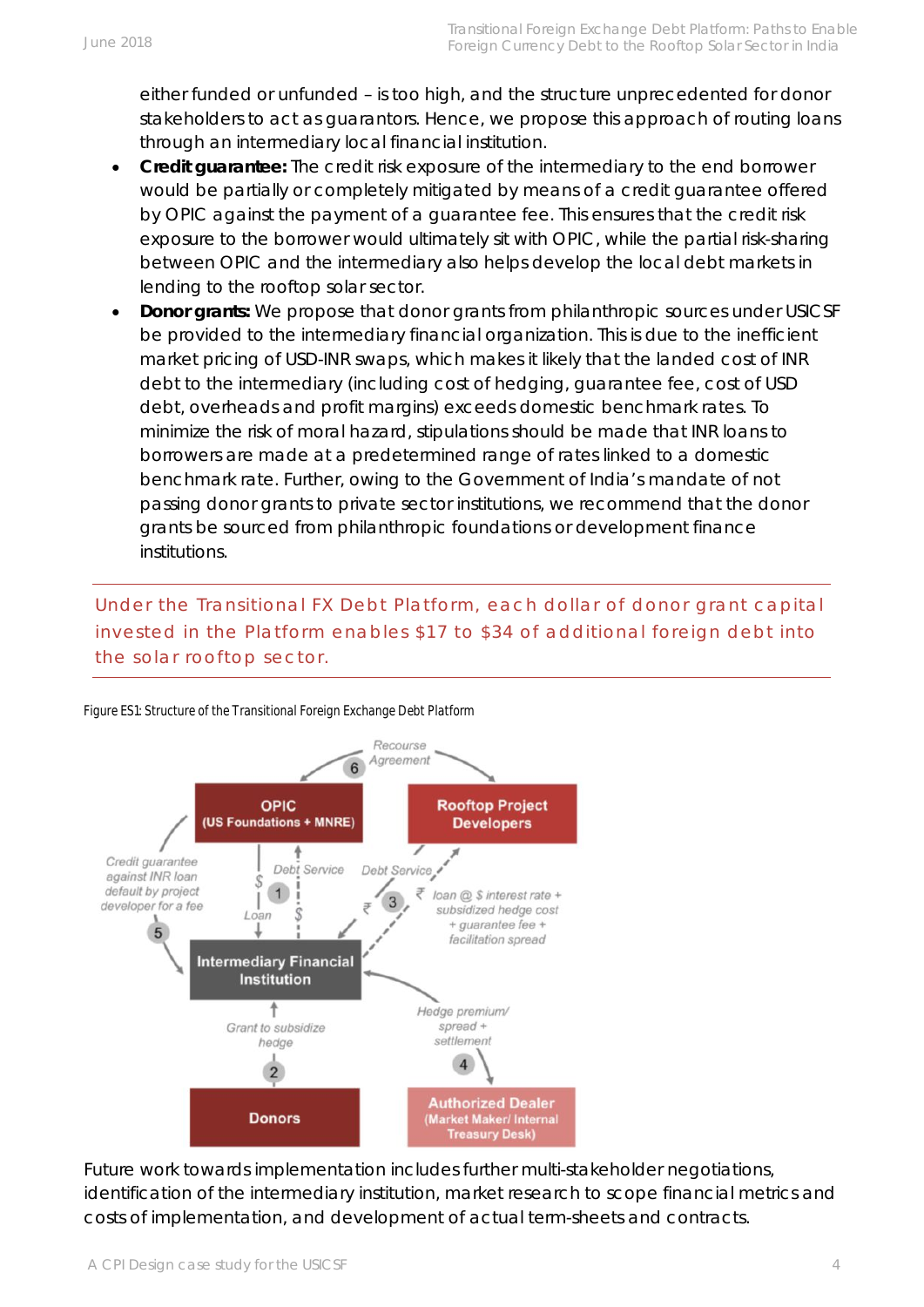# **Table of Contents**

| 1. | $-6$                                                                             |                                                                                    |  |
|----|----------------------------------------------------------------------------------|------------------------------------------------------------------------------------|--|
|    |                                                                                  |                                                                                    |  |
|    |                                                                                  |                                                                                    |  |
| 2. | Commercial Hedging Instruments, Market Gaps, and the Need for Intervention ___ 9 |                                                                                    |  |
|    |                                                                                  |                                                                                    |  |
|    |                                                                                  |                                                                                    |  |
|    |                                                                                  |                                                                                    |  |
|    |                                                                                  |                                                                                    |  |
|    |                                                                                  |                                                                                    |  |
| 3. |                                                                                  | Proposed Solution - Transitional Foreign Exchange Debt Platform ________________16 |  |
|    |                                                                                  |                                                                                    |  |
|    |                                                                                  |                                                                                    |  |
|    |                                                                                  |                                                                                    |  |
| 4. |                                                                                  |                                                                                    |  |
|    |                                                                                  |                                                                                    |  |
|    |                                                                                  |                                                                                    |  |
|    |                                                                                  |                                                                                    |  |
|    |                                                                                  |                                                                                    |  |
|    |                                                                                  |                                                                                    |  |
|    |                                                                                  |                                                                                    |  |
|    |                                                                                  |                                                                                    |  |
|    |                                                                                  |                                                                                    |  |
|    |                                                                                  |                                                                                    |  |
| 5. |                                                                                  |                                                                                    |  |
| 6. |                                                                                  | References 25                                                                      |  |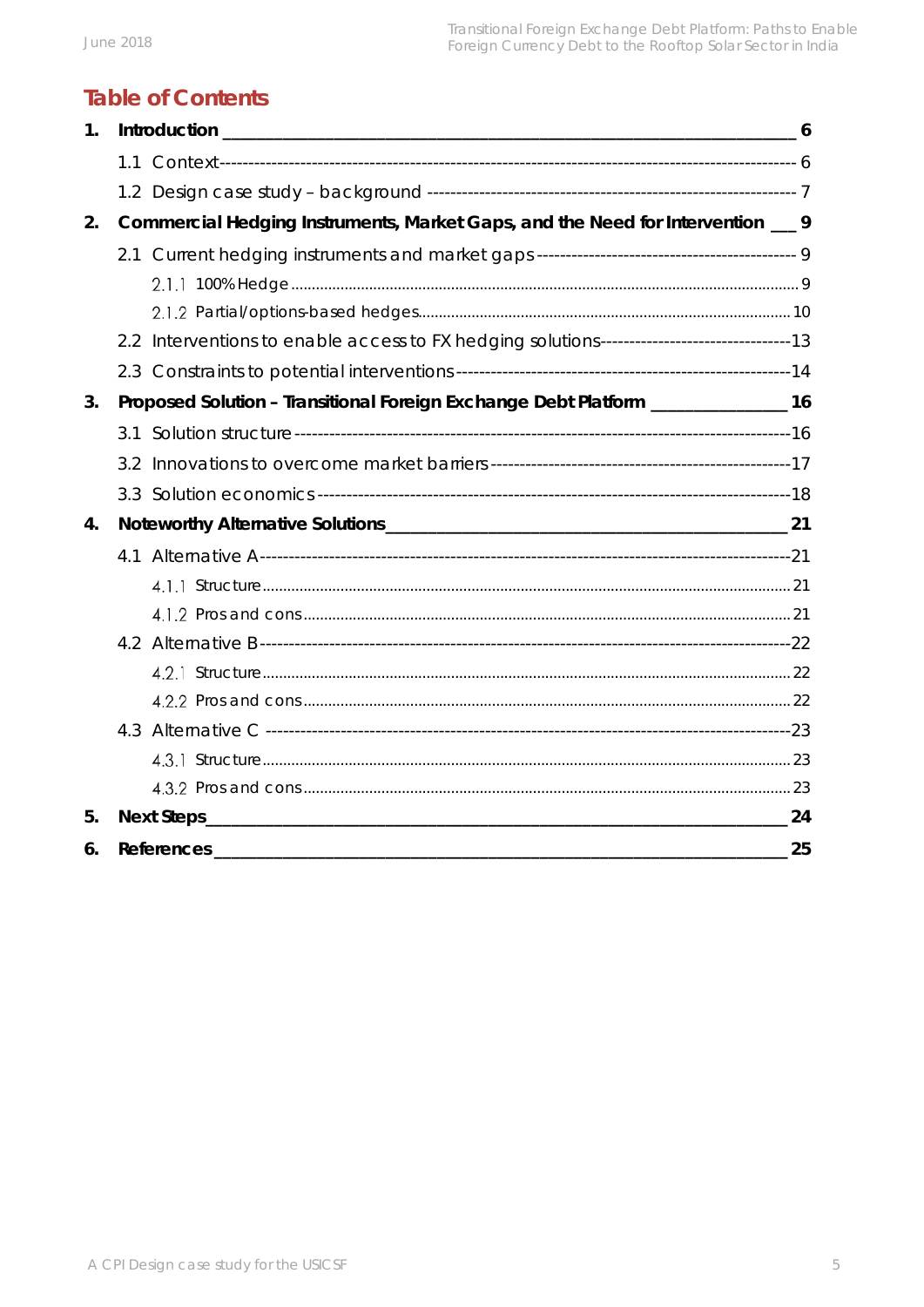# <span id="page-5-0"></span>**1. Introduction**

## <span id="page-5-1"></span>**1.1 Context**

*While foreign debt can help drive the growth of the Indian solar rooftop sector towards meeting targets set by the Government, the risk of fluctuation of foreign currency, and market barriers in hedging this risk, limits adoption of foreign capital.*

In order to meet rapidly growing electricity demand, the Government of India has set a target of installing 40 GW of rooftop solar power by 2022. This is a significant increase from the 0.7 GW of installed capacity at the end of March 2016 (The Hindu, Aug 2017).

The Indian rooftop solar power industry has grown steadily in recent years, due to the declining cost of installations and favorable government policies. However, the growth rate of rooftop solar installations remains slower than what will be required to achieve India's targets, which given current growth rates, are unlikely to be met (Livemint, May 2017). Low access to debt finance remains one of the key barriers to the growth of the sector (CPI, Sep 2016).

Foreign debt capital, by supplementing limited sources of domestic debt, can play a role in bridging this shortfall in available debt finance. However, foreign debt capital introduces foreign exchange (FX) risk given the mismatch in the currencies of the assets and currency of liabilities. This risk, then, presents a challenge to scaling up foreign debt capital for the solar rooftop and distributed renewable energy (DRE) sector. Project sponsors typically hesitate to take on foreign currency debt to finance projects due to a variety of reasons<sup>2</sup>:

- 1. Some international investors or lenders often do not know or are unable to handle the risk that arises from a currency mismatch.
- 2. In the case of small-scale rooftop solar developers, issues related to the poor credit quality and lack of credit history, along with the lack of liquid collateral, preclude these developers from purchasing hedges from commercial hedge providers, making the FX risk impossible to hedge.

Further, India's managed FX policy, where the rupee is not fully convertible, makes the market solutions for hedging FX risk expensive and distorts the cost of FX flows into the Indian solar rooftop sector (Livemint, May 2018). Were INR fully convertible on capital accounts, market solutions would be more efficient. Hence the landed cost of foreign currency debt, after accounting for the cost of hedging FX risk, often exceeds domestic rupee interest rates.

<span id="page-5-2"></span><sup>2</sup> source: unstructured interviews with applicants to the US-India Clean Energy Finance Facility (https://www.usicef.org/)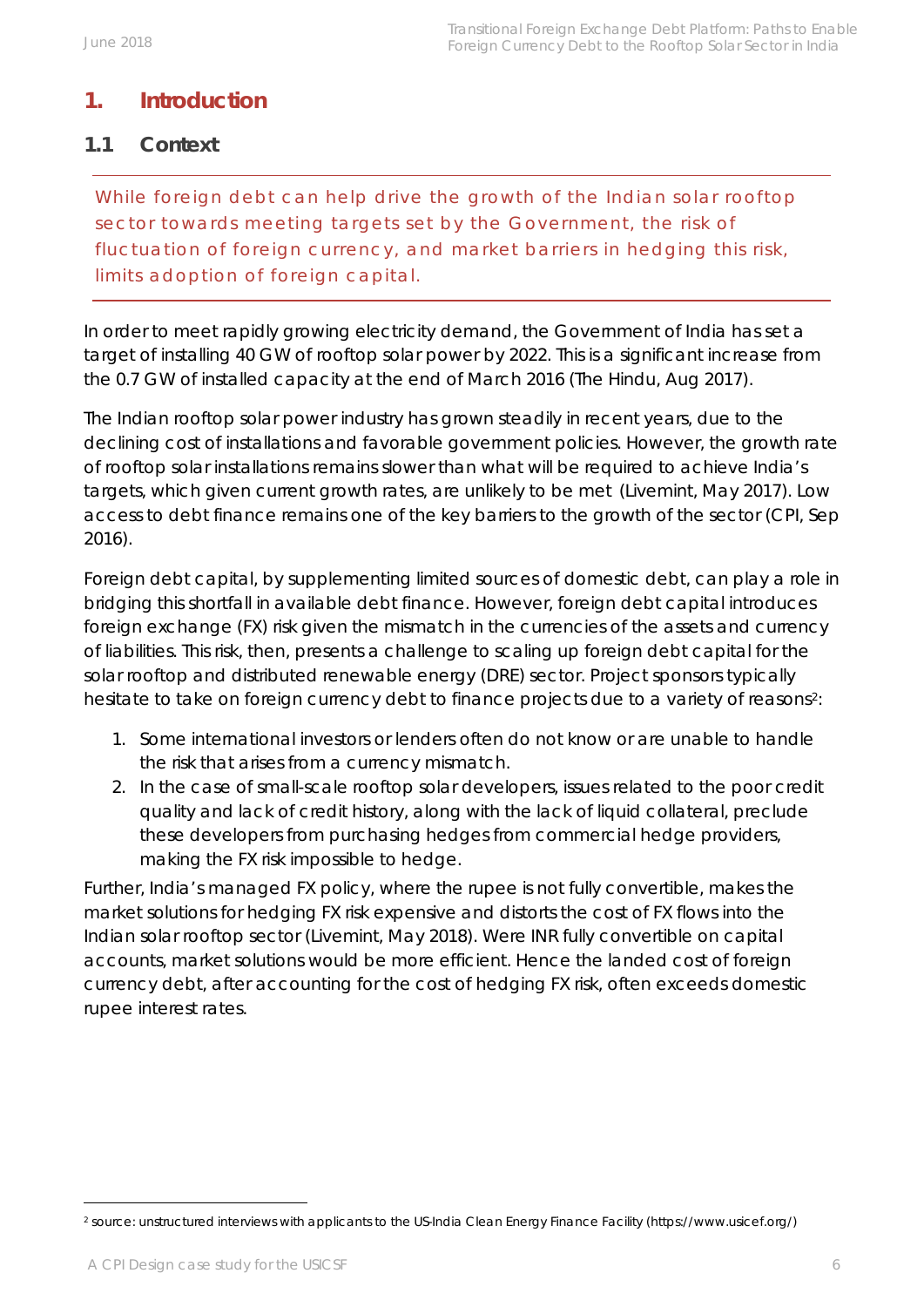# <span id="page-6-0"></span>**1.2 Design case study – background**

*This paper seeks to understand the barriers related to use of foreign currency debt for rooftop solar in India and provide solutions. It uses the lens of a case study related to proposed lending by the Overseas Private Investment Corporation through US-India Clean Energy Finance (USICEF).* 

The US-India Catalytic Solar Finance Program (USICSF) is a joint program between the Government of India and a consortium of philanthropic foundations to explore and implement innovative financial interventions to catalyze private investment into the solar rooftop and distributed renewable energy sectors in India. In a series of design case studies, Climate Policy Initiative (CPI) is investigating possible interventions to ease the most important barriers to financing solar rooftop projects and make additional capital available.

The series of design case studies uses lessons from the U.S.-India Clean Energy Finance (USICEF)[3](#page-6-1) initiative. USICEF is India's first project preparation and pipeline development facility to help promising distributed solar projects develop into viable investment opportunities. USICEF's project preparation support is funded by leading foundations and the Indian Ministry of New and Renewable Energy. USICEF provides essential early-stage project preparation support to prepare solar projects for long-term financing from the Overseas Private Investment Corporation (OPIC), the India Renewable Energy Development Agency, and other financial institutions and banks.

Typical borrowers under the USICEF program – solar project developers with revenues less than USD 30mn – are currently underserved by the incumbent debt markets. Under the USICEF program, this debt shortfall is aimed to be bridged by OPIC playing the first-mover role. Enabling the inflow of this foreign debt would bring in additional capital to this underserved segment of distributed renewable energy project developers, while simultaneously reinforcing the confidence of domestic lenders in the sector through positive signaling. However, the OPIC financing being denominated in a foreign currency (USD) exposes the project sponsors to foreign currency risk. They face several barriers to access commonly available currency risk hedging instruments, including both availability and cost (these barriers are elaborated upon in Section 2)**.** As such, this design case study seeks to find institutional structures that mitigate the barriers associated with hedging the FX risk in this case (associated with the poor credit profiles of the borrowers), thereby enabling the inflow of foreign currency debt. The paper also seeks to identify solutions to ease the friction of more generic instances of foreign capital inflows, and conditions under which such solutions would be feasible.

Section 2 of the report sets the background for the necessity of an intervention for the case study. Section 2.1 details the three most commonly used hedging instruments in India, along with the barriers to access faced by the borrowers under this case study. Section 2.2 discusses the different mechanisms through which an intervention could tackle these aforementioned barriers. Section 2.3 talks about the constraints posed by the various

<span id="page-6-1"></span><sup>3</sup> https://www.usicef.org/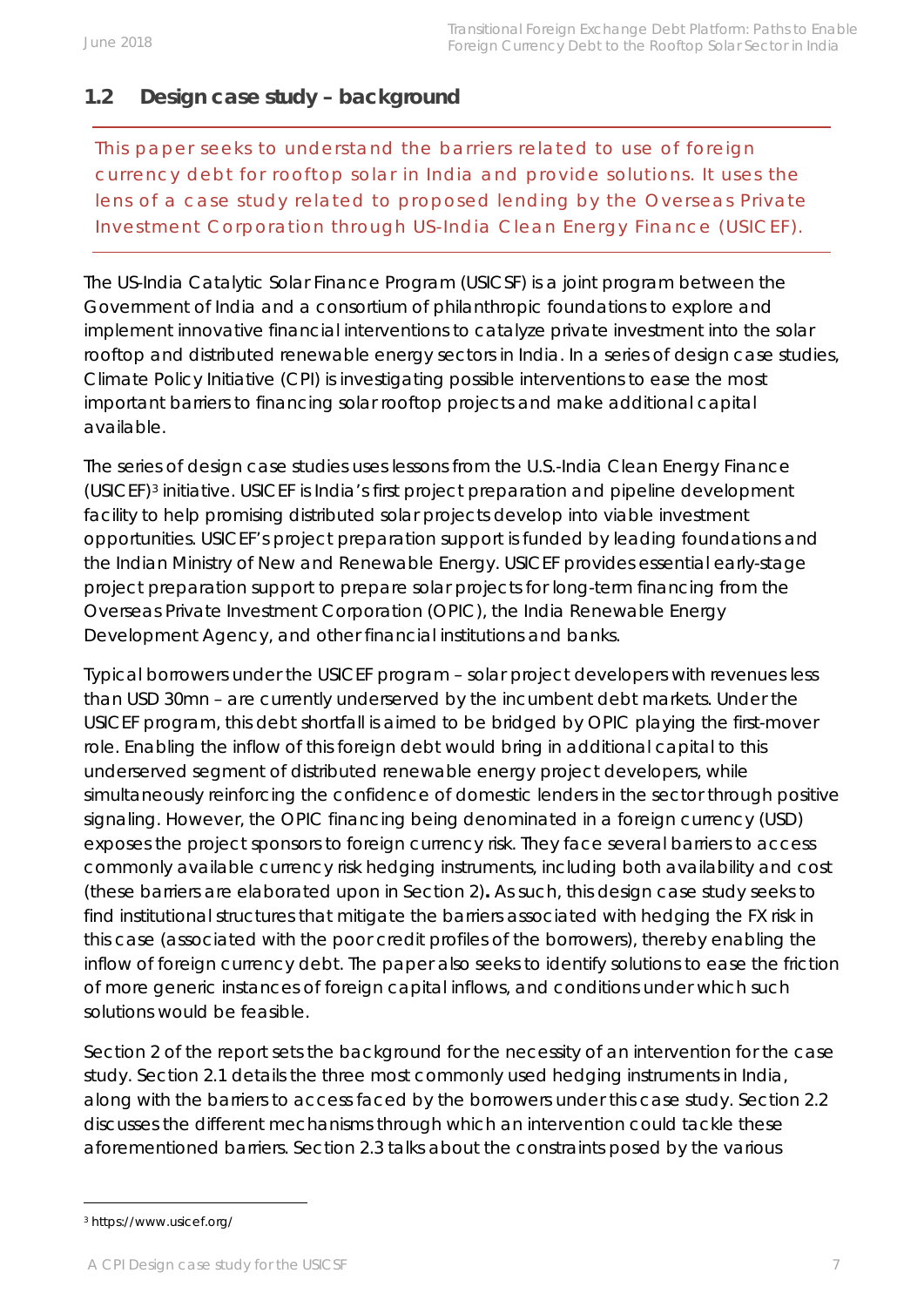stakeholders and regulations pertinent to the case study, which the recommended solution must satisfy.

Section 3 discusses the Transitional Foreign Exchange Debt Platform – the proposed solution, including its structure, innovative features, and economic considerations. Section 4 summarizes other noteworthy solutions to enable foreign currency debt, and the preconditions under which such solutions could be successfully implemented. Finally, in Section 5, we discuss the next steps towards successful implementation of the Transitional Foreign Exchange Debt Platform.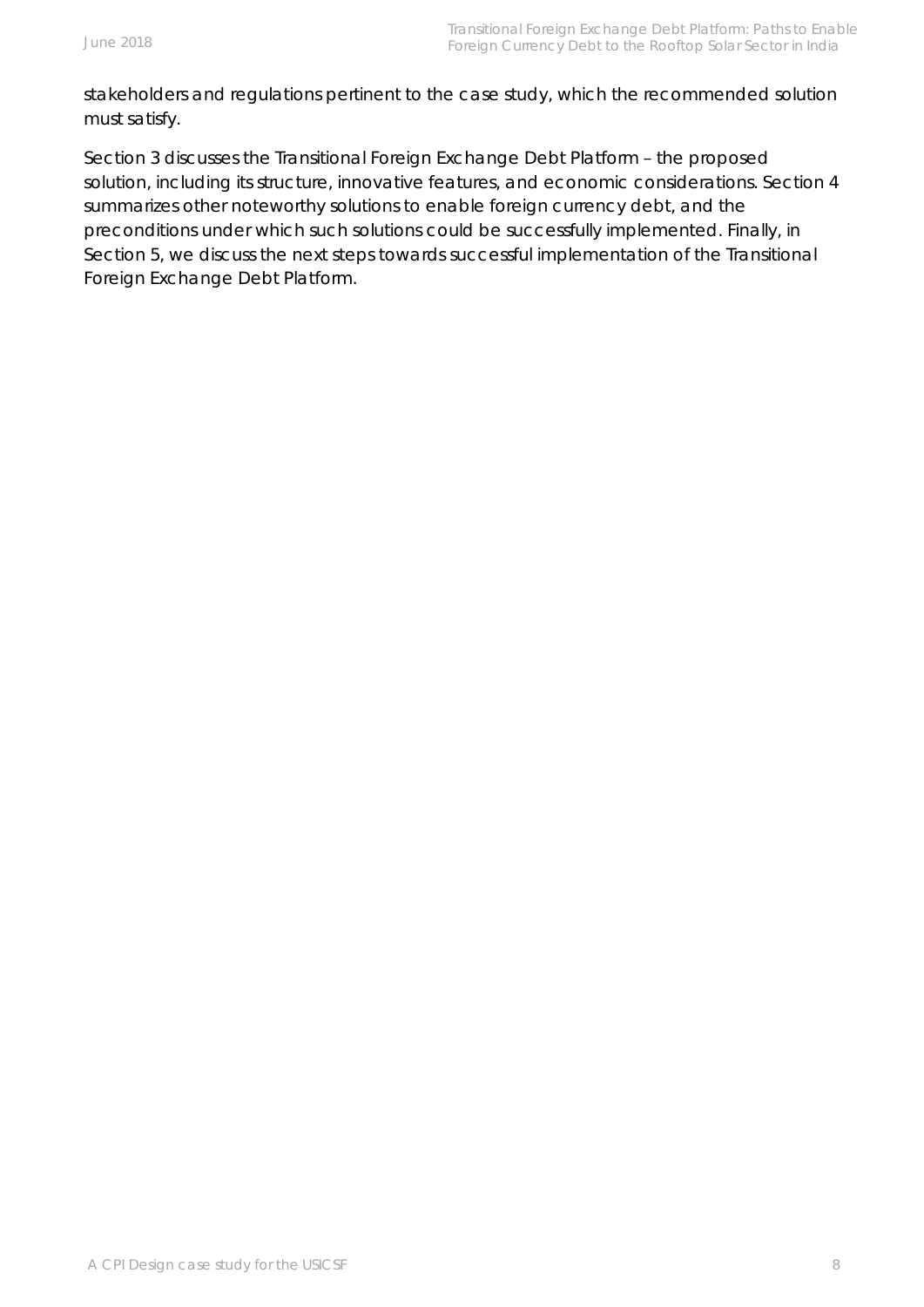# <span id="page-8-0"></span>**2. Commercial Hedging Instruments, Market Gaps, and the Need for Intervention**

*An exploration of commonly available and legally permissible market mechanisms for hedging currency risk reveals that gaps exist for smallscale rooftop solar developers in accessing each of these solutions.*

# <span id="page-8-1"></span>**2.1 Current hedging instruments and market gaps**

*Figure 01: Pathways to enable foreign currency debt* This section details the instruments available in the Indian financial markets most commonly used to hedge foreign exchange (FX) risk, and permissible under the Foreign Exchange Management Act, 1993 (RBI, 2000). It also summarizes corresponding barriers to employing these instruments for a currency hedging strategy for the case study under consideration.



#### <span id="page-8-2"></span>**Cross-Currency Swaps**

A cross-currency swap is an over-the-counter derivative in the form of an agreement between two parties to exchange interest payments and principal on loans denominated in two different currencies. In a cross-currency swap, a loan's interest payments and principal in one currency is exchanged for an equally valued loan and interest payments in a different currency. In the case where both of the loans are fixed rate loans, the interest rates are mutually decided between the two parties, and the difference between the two rates is called the "spread" of the swap (Hull J, 2008).

The most common cross-currency swap traded in interbank markets is a mark-to-market swap. In this swap, notional exchanges are regularly made throughout the life of the swap according to FX rate





*Company B has USD liabilities and INR assets, while Company A has INR liabilities and USD assets. They enter into a swap where Company A pays Company B 4% interest rate on USD 1 mn, whereas Company B pays Company A 10% interest rate on INR 65 mn (the prevailing exchange rate being 65). The spread of this swap is 6%.*

fluctuations. This is done to maintain a swap whose mark-to-market value remains neutral and does not become either a large asset or liability due to FX rate fluctuations throughout its life.

Under the Reserve Bank of India's Foreign Exchange Management Act, cross-currency swaps may only be sold by Indian financial institutions categorized by the Reserve Bank of India as Category 1 Authorized Dealers (AD1).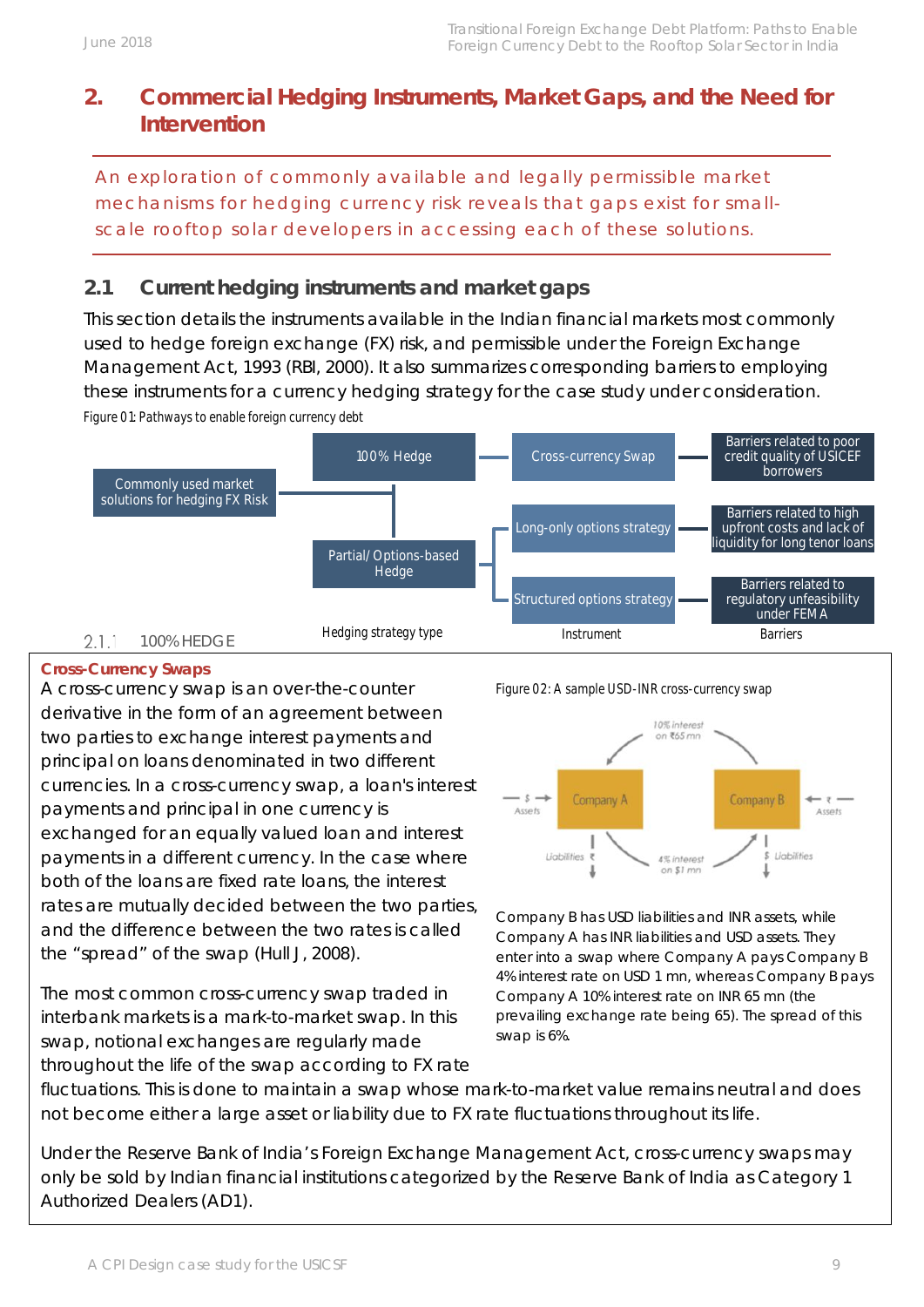#### **Market barriers to access**

**Cross-currency swaps entail a high counterparty credit risk.** Swaps, by design, entail a regular exchange of notional cash flows<sup>[4](#page-9-1)</sup> throughout the lifetime of the swap. The net flow of cash during each of these exchanges could, depending on the market fluctuations, be from either counterparty to the other. This exposes both sides of the swap to the risk that the other side defaults on its payments – in other words, counterparty credit risk (Yu H, Kwok Y, 2002). Swaps with longer expirations of 10 years or more have especially high credit risk because of the possibility of markets fluctuating by large amounts over the course of such long periods of time. Since market makers/authorized dealers typically enter into back-toback swaps so as to net off their liabilities and earn a spread in the process, default on one of the swaps can expose them to financial loss.

**Swap sellers are not willing to expose themselves to the high credit risk of small rooftop project developers.** The typical borrower under the USICEF program has revenues of under \$30 mn and works in the relatively early stage fields of solar rooftop and distributed off-grid renewable energy. Since these businesses are typically young, they lack sufficient credit history, and thus have poor associated credit ratings. According to CPI's primary research conducted with authorized swap dealers for this case study, poor credit ratings coupled with the small size of operations result in these dealers being unable or unwilling to take on the counterparty credit risk associated with these businesses.

#### <span id="page-9-0"></span> $2.1.2$ PARTIAL/OPTIONS-BASED HEDGES

A second currency hedging tool is a contract that grants the buyer of that contract the right, but not the obligation, to buy or sell a specified currency at a specified exchange rate (the "strike") on or before a specified date (the "expiry")<sup>[5](#page-9-2)</sup>. For this right, the buyer pays a premium to the seller, the amount of which varies depending on the number of contracts if the option is bought on an exchange, or on the nominal amount of the option if it is done on the over-the-counter market (Hull J, 2008). This model, which can take the form of longonly options or structured options (discussed respectively in the following sections), is one of the most common ways for corporations, individuals, and financial institutions to hedge against adverse movements in exchange rates.

<span id="page-9-1"></span><sup>4</sup> In interest rate swap transactions, the notional is the amount of principal of the underlying debt security. When this principal is separated from the obligation to pay interest, it becomes the notional or fictitious principal that generates the cash flow traded in the swap arrangement.

<span id="page-9-2"></span><sup>5</sup> http://www.nasdaq.com/investing/options-guide/definition-of-options.aspx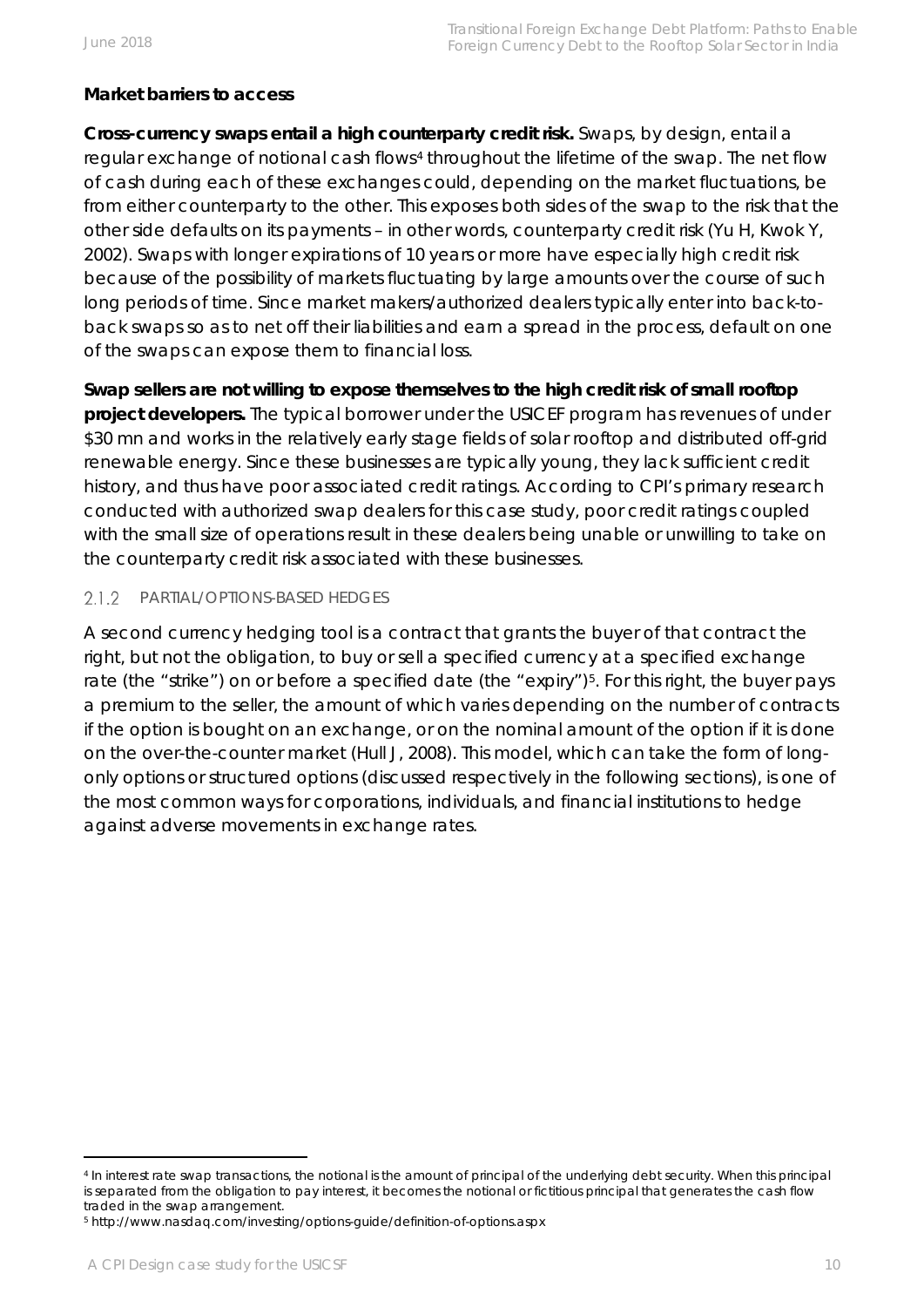#### **Long-only options strategy**

In the long-only options approach, the borrower hedges their currency risk by purchasing a series of call options. These call options are structured so as to give the borrower the right to purchase USD equal to the debt obligation at each payment leg, by purchasing the options for the corresponding dollar amount with expiry as the corresponding date. The strike is chosen to be either the currency's spot rate at the time of initiating the loan, or lower. The premium for all these options is paid upfront.

*Figure 03: sample risk allocation using a long-only options hedging strategy.*



*In this case, the borrower absorbs a risk of up to 2.5% annual secular depreciation. In case the depreciation exceeds 2.5%, the depreciation up to 2.5% is borne by the borrower and the excess depreciation is reimbursed by the options seller*.

The net implication of such a structured call options purchase is to hedge the currency risk exposure of the borrower up to the foreign exchange rates at which the call options have been struck. That is, if the currency depreciates up to the level of the strikes, the loss arising from this depreciation would have to be borne by the borrower. However, if the currency depreciates beyond this level, then it is compensated for that additional difference by the seller of the option.

If, on the other hand, the currency appreciates beyond the initial spot level, the borrower would accrue the upside benefits arising from the appreciation of the currency.

Such a strategy entails a trade-off between the protection against the FX risk offered, and the price of purchasing the hedge – the lower the protection offered, the lower the hedging cost.

#### **Market barriers to access**

A long-only options strategy has two main barriers for typical USICEF borrowers that make them inappropriate for rooftop solar:

1. **Adequate FX risk protection under a long call options strategy is costly and unsustainable for typical USICEF borrowers.** Long call only options-based strategies provide optimal downside risk protection while leaving the upside benefits of currency appreciation to the borrower. Empirical historical analysis of long-term fluctuation in the USD-INR rates indicates a long-term trend of depreciation of the rupee, thus the expected payoff of downside protection is higher than the expected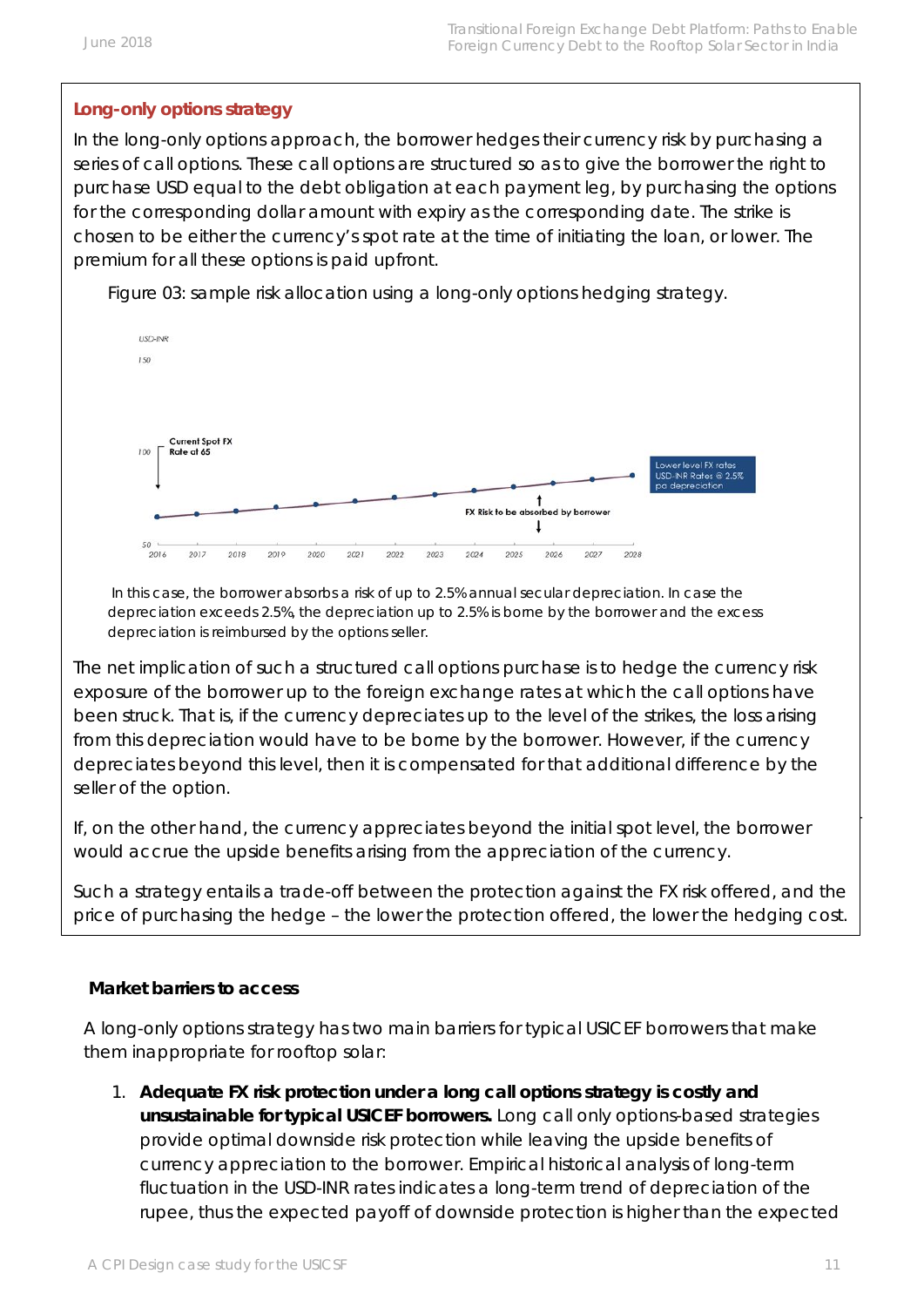payoffs from the upside benefits, using a Black Scholes Pricing<sup>[6](#page-11-0)</sup> approach. Accordingly, the cost at which such a strategy would become economically viable, offers a level of protection that does not provide project sponsors enough confidence to absorb liquidity shocks arising from currency depreciation.

2. **The tenors available in the market for long call options are too short compared to the loan durations of these borrowers.** Long-term USD-INR currency options are mostly limited to 5-7 years, creating a mismatch in the tenors of the debt and hedge.

#### **Structured options strategy**

This approach was designed under the [India Innovation Lab for Green Finance](https://www.climatefinancelab.org/the-labs/india/) as part of the FX Hedging Facility (India Lab, 2017).

A bear call FX spread is a type of options strategy used when a decline in the price of the currency is expected. It is achieved by the borrower (hedge purchaser) selling call options (going short<sup>6</sup>) at a specific strike price while also buying (going long<sup>7</sup>) the same number of calls, but at a higher strike price. The maximum profit to be gained using this strategy is equal to the difference between the price paid for the long option and the amount collected on the short option.

In such a strategy, to hedge the currency depreciation risk associated with an underlying loan, the borrower may fix two protection bands based on their risk appetite and comfort levels. The lower band may be chosen as the maximum annual secular currency depreciation that the borrower is willing to absorb, and the upper level may be chosen to be sufficiently high enough so that the odds of the currency depreciating beyond this level is a black swan event<sup>9</sup> such as a P99 level<sup>8</sup> of depreciation.



Now, for each payment period of the debt service, the risk of currency depreciation may be hedged by simultaneously underwriting two options contracts. The first is a long call option at a strike equal to the lower band of protection, and for a notional amount equal to the debt payment for that leg. On the other hand, you simultaneously go short on call options with the same expiry at a strike equal to the upper band of protection.

The end result of such a strategy is to ensure that the risk of depreciation up to the lower band, and the tail risk beyond the upper band of protection lies with the borrower; further, it ensures that the risk of depreciation beyond the lower band and up to the upper band is hedged

<span id="page-11-0"></span><sup>6</sup> https://www.cs.princeton.edu/courses/archive/fall09/cos323/papers/black\_scholes73.pdf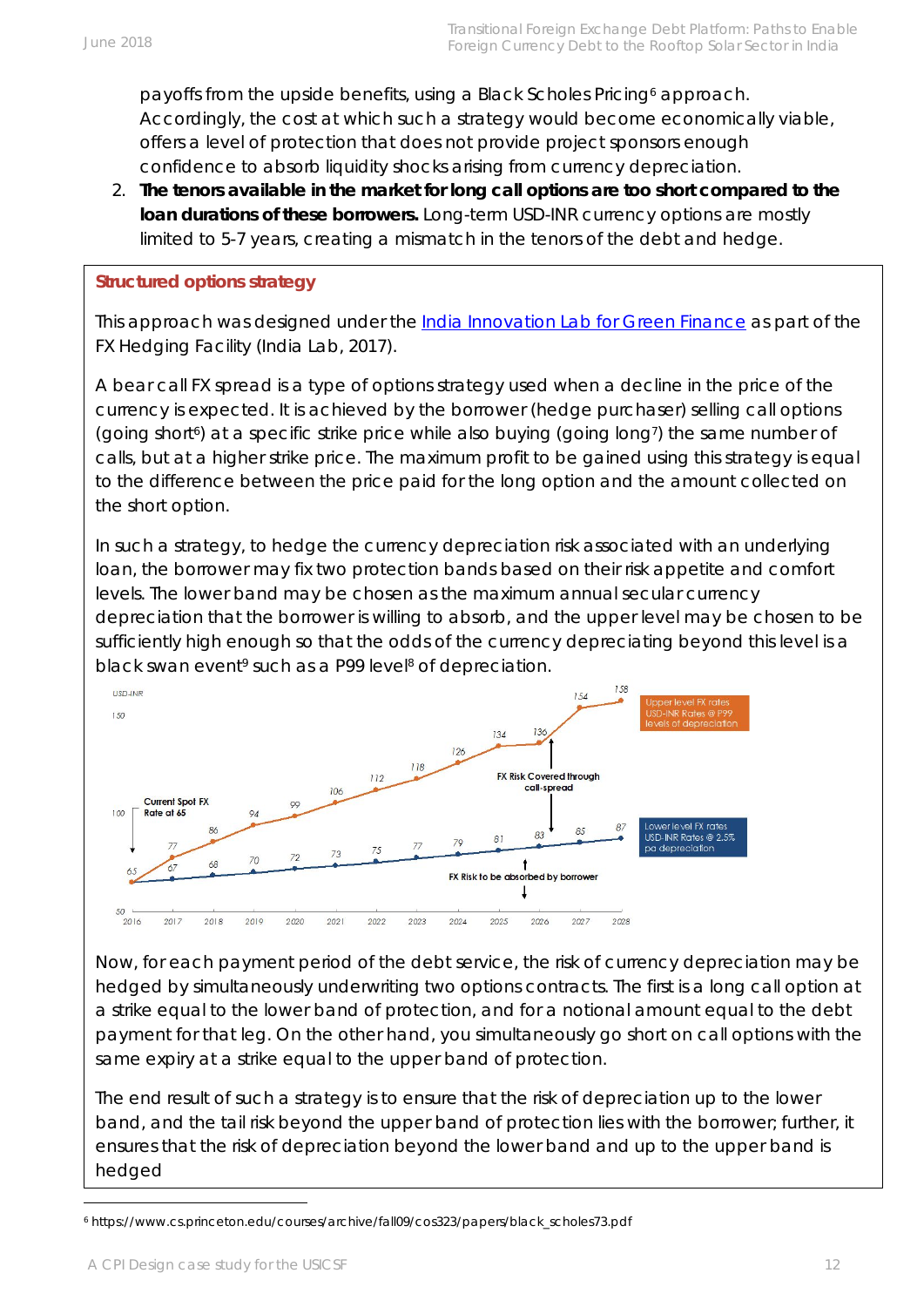#### **Market barriers to access**

**Typical rooftop solar project developers cannot access structured options based hedging solutions due to Reserve Bank of India regulations, as well as due to a lack of risk management savvy.**

As per the Reserve Bank of India Master Circular on Risk Management and Inter-bank Dealings,<sup>[9](#page-12-1)</sup> structured options hedging mechanisms are defined as "cost reduction structures" and may only be used by:

1. Listed companies and their subsidiaries, joint ventures, and associates who have common treasury and consolidated balance sheets; or

2. Unlisted companies with a minimum net worth of INR 2 billion.

Since project developers borrowing under the USICEF program do not meet this size threshold, they are not able to access such cost reduction structures.

Further, while a bear call spread hedging strategy can ensure judicious allocation of risk tailored to the needs of the borrower and their capacity to pay, it leaves some open currency risk exposure that requires active management and monitoring. The typical borrower under the ICEF program may not have the required financial sophistication and internal risk management systems for this monitoring. RBI regulations (discussed further in Section 2.3 preclude the possibility of third-party risk management.

#### <span id="page-12-0"></span>**2.2 Interventions to enable access to FX hedging solutions**

*The barriers faced by small-scale rooftop solar developers in employing*  foreign currency debt may be overcome by transferring the foreign *exchange risk to a willing intermediary or through structures that reduce the exposure of hedge-providers to the credit risk of the developers.* 

The market gaps discussed in Section 2.1 do not allow the borrowers in the case study to directly employ any of the existing market solutions for hedging FX risk.

As detailed in Section 2.1 the barriers for rooftop solar project developers to employ options-based strategies include lack of availability at relevant expiries, high costs, and regulatory restrictions. Further, partial hedging strategies require active risk management, which is outside the scope of the borrowers' ability. These barriers are too difficult to overcome through any new institutional structure or intervention.

There are thus two potential paths forward:

1. Structures that reduce the exposure of hedge providers to credit risk of the developers and hence allow developers direct access to cross-currency swaps. Counterparty credit

<sup>7</sup> http://www.dewi.de/dewi/fileadmin/pdf/publications/Magazin\_28/07.pdf

<sup>8</sup> https://www.investopedia.com/terms/b/blackswan.asp

<span id="page-12-1"></span><sup>9</sup> https://rbi.org.in/scripts/BS\_ViewMasCirculardetails.aspx?id=9891#a1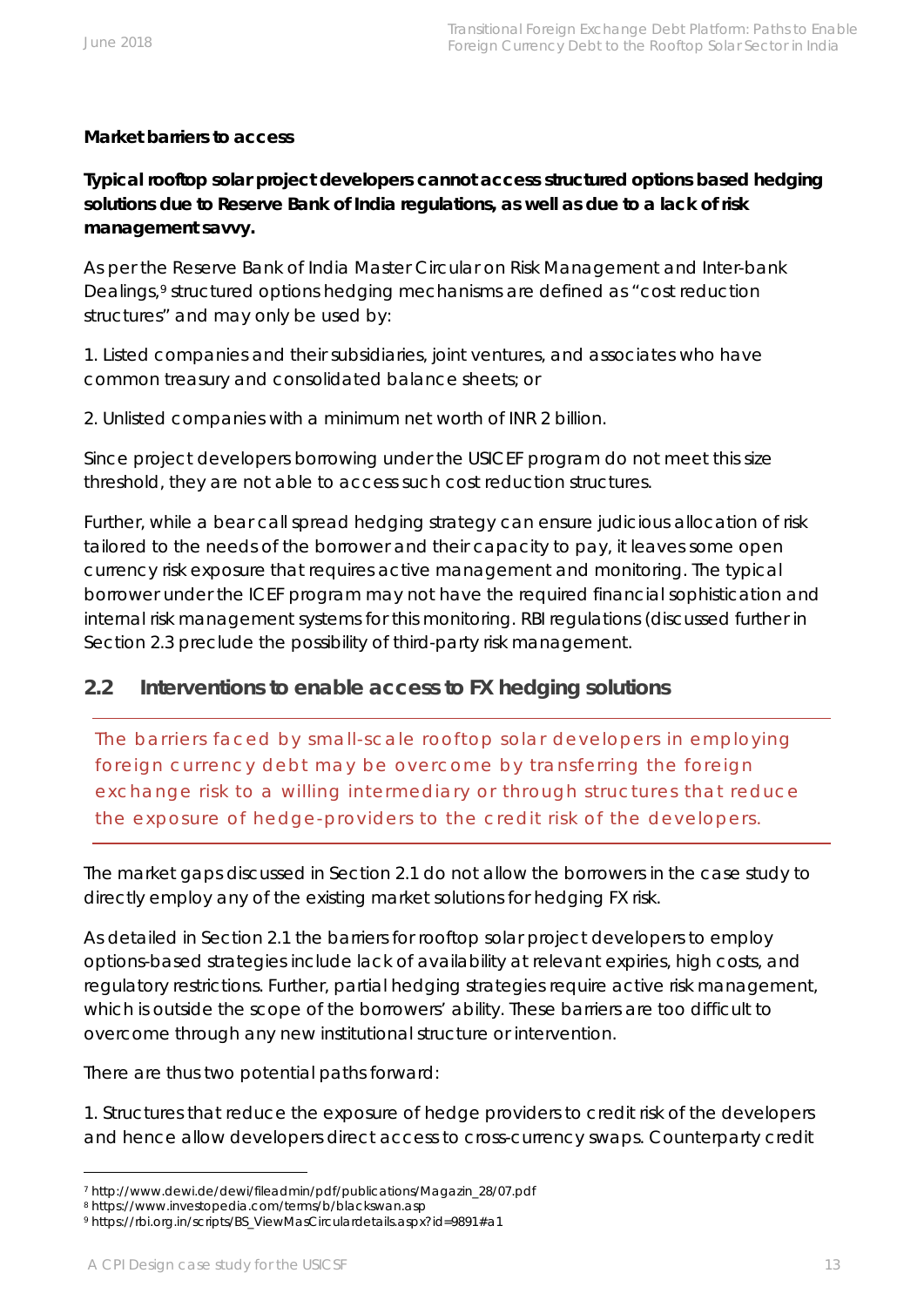risk currently prevents rooftop solar developers from direct access to cross-currency swaps. A new intervention that addresses this risk by enhancing the credit profile of borrowers through guarantees could help overcome this barrier.

2. Structures that eliminate the currency mismatch in borrowers' assets and liabilities by lending to project developers in INR. Since the lender in this case – OPIC – is mandated to lend only in its home currency i.e. USD, this would require loans to be intermediated through a financial intermediary. This Intermediary Financial Institution (IFI) could be either a public sector domestic institution, a private sector domestic institution, or a foreign institution.

*Figure 05: Mechanisms to enable access to FX hedging solutions*



While both solutions are feasible, specific constraints around OPIC lending and Indian regulations discussed in Section 2.3 indicate that the second path forward is the most immediately actionable for the purpose of this design case study.

## <span id="page-13-0"></span>**2.3 Constraints to potential interventions**

As discussed in Section 1.2, this design case study focuses on potential lending by the Overseas Private Investment Corporation (OPIC)[10](#page-13-1) as an anchor partner for USICEF program towards the scaling up of small and medium scale enterprises in the solar rooftop and distributed renewable energy sector.

As a U.S. Government Development Financial Institution, OPIC is mandated to lend in USD. Under the USICEF program, OPIC expects to provide dollar loans ranging, on average, between USD 1 mn and USD 10 mn each, at a fixed interest rate linked to the prevailing US Treasury rates. Although it may not lend in local currencies, there is however a provision for OPIC to provide credit guarantees against its beneficiaries, in addition to the loan.

To be eligible for an OPIC credit guarantee, the borrower would have to meet two separate U.S. ownership requirements:

1. At least 25% beneficial U.S. ownership (OPIC terms this the "US Nexus" requirement, and all projects that OPIC finances have to meet this threshold)

2. At least 10% ownership from a U.S. citizen or green card holder, U.S. entity at least 50% U.S. owned, OR a foreign entity at least 95% U.S. owned (OPIC terms this the "US Eligible

<span id="page-13-1"></span><sup>10</sup> https://www.opic.gov/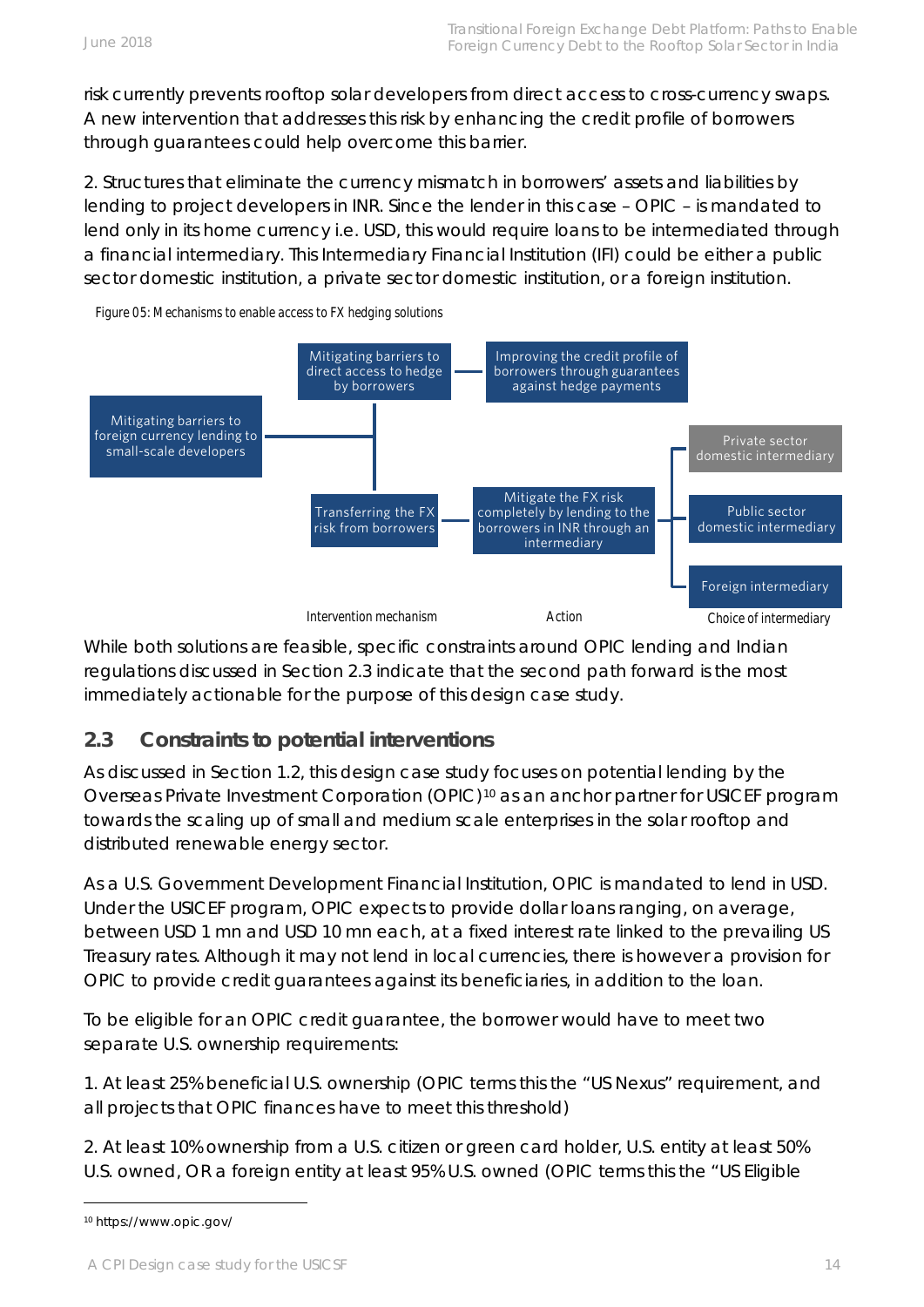Investor" requirement. This is an added requirement for local currency guarantees). The second requirement could go toward meeting the first requirement.

#### **Further, the local financial institution as the purchaser of the guarantee would have to be a private sector organization organized under the laws of India**.

Apart from these constraints posed by the presence of OPIC as the lender under this case study, primary and secondary research threw up a few other constraints, which eliminate several innovative institutional solutions to the problem at hand. The most noteworthy amongst these are as follows:

- 1. The Reserve Bank of India (RBI) regulations prohibit synthetic hedges, in other words, currency risk management products that lack a corresponding underlying foreign currency liability/loan. This regulation is important because it makes intermediating the hedge (without the loan) through a third party as the middle-person infeasible, and requires that the loan itself be routed through an intermediary.
- 2. The Reserve Bank of India's Foreign Exchange Management Act restricts hedging of currency risk offshore and limits hedging options to those offered by Authorized Dealers. This eliminates the possibility of structuring a solution where the currency risk is hedged offshore, where several exotic currency hedging derivatives are available.

Based on these constraints, we have identified the most feasible structure for the case study, along with recommendations for other structures that may be feasible in other contexts of foreign currency debt inflows.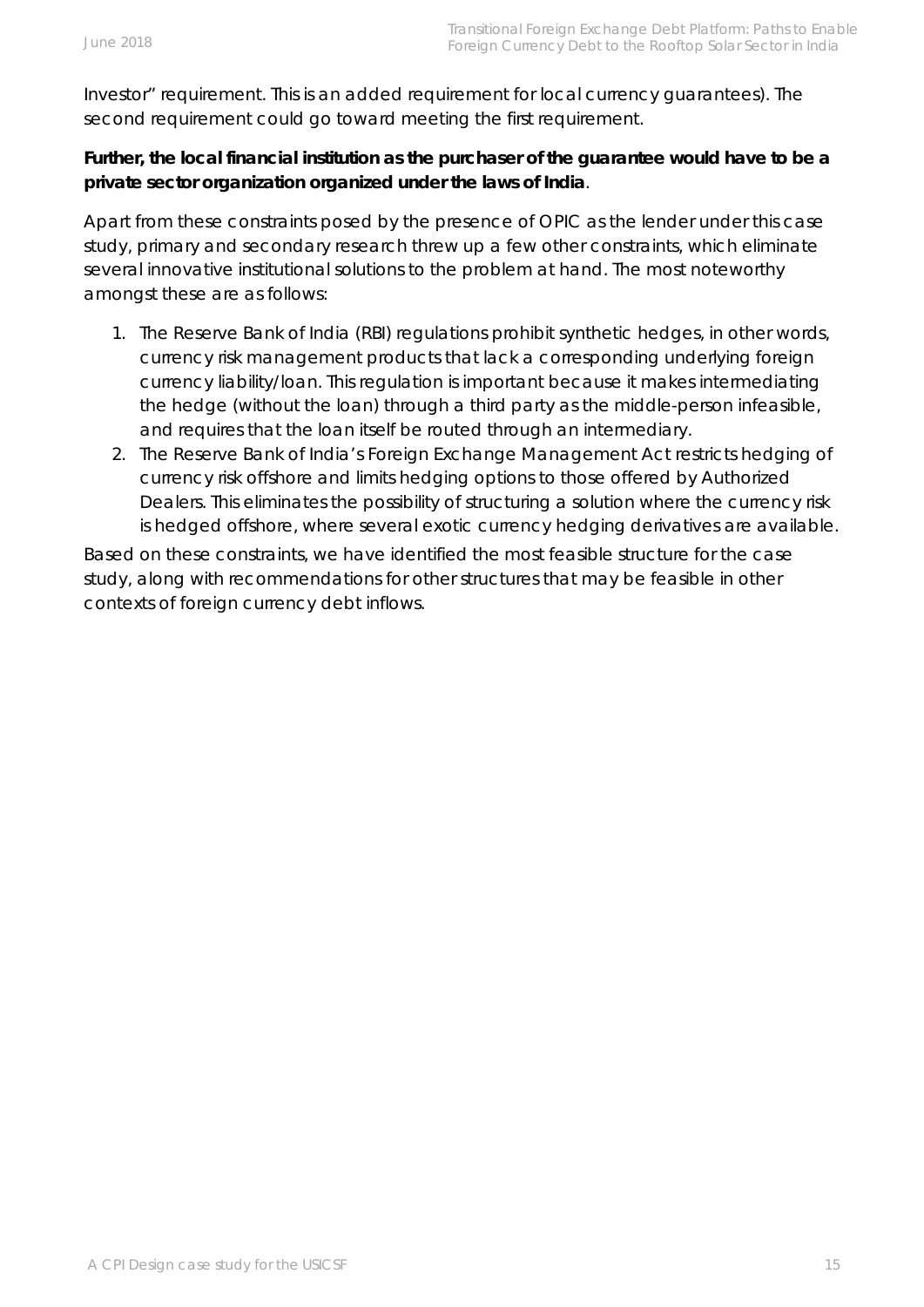# <span id="page-15-0"></span>**3. Proposed Solution – Transitional Foreign Exchange Debt Platform**

This section discusses the proposed solution for enabling foreign currency debt, titled the Transitional FX Debt Platform. Section 3.1 describes the structure of this solution in detail, along with all the involved cash flow legs. Section 3.2 describes the innovation exhibited by this solution in meeting the barriers discussed in Section 2.1, and the risks to implementation. Section 3.3 discusses the various component costs of the transaction, and calculates the donor grants required and the impact this donor capital can achieve in mobilizing private finance.

#### <span id="page-15-1"></span>**3.1 Solution structure**

*The Transitional FX Debt Platform involves an intermediary private sector local financial institution that borrows in USD from OPIC and offers INR loans to borrowers. This intermediary would hedge its FX risk exposure through its internal operations or through cross-currency swaps, and use credit guarantees by OPIC to transfer the credit risk exposure to the borrowers to OPIC. Further, public grants may be used to subsidize transaction costs and ensure parity of the landed cost of debt with domestic benchmarks.*

#### *Figure 06: Structure of the Transitional FX Debt Platform*



As Figure 6 demonstrates, the central player under this structure is a private sector Indian financial institution (bank or non-banking financial institution) that can enter into crosscurrency swaps or use other tools to hedge currency risk. Identifying and establishing an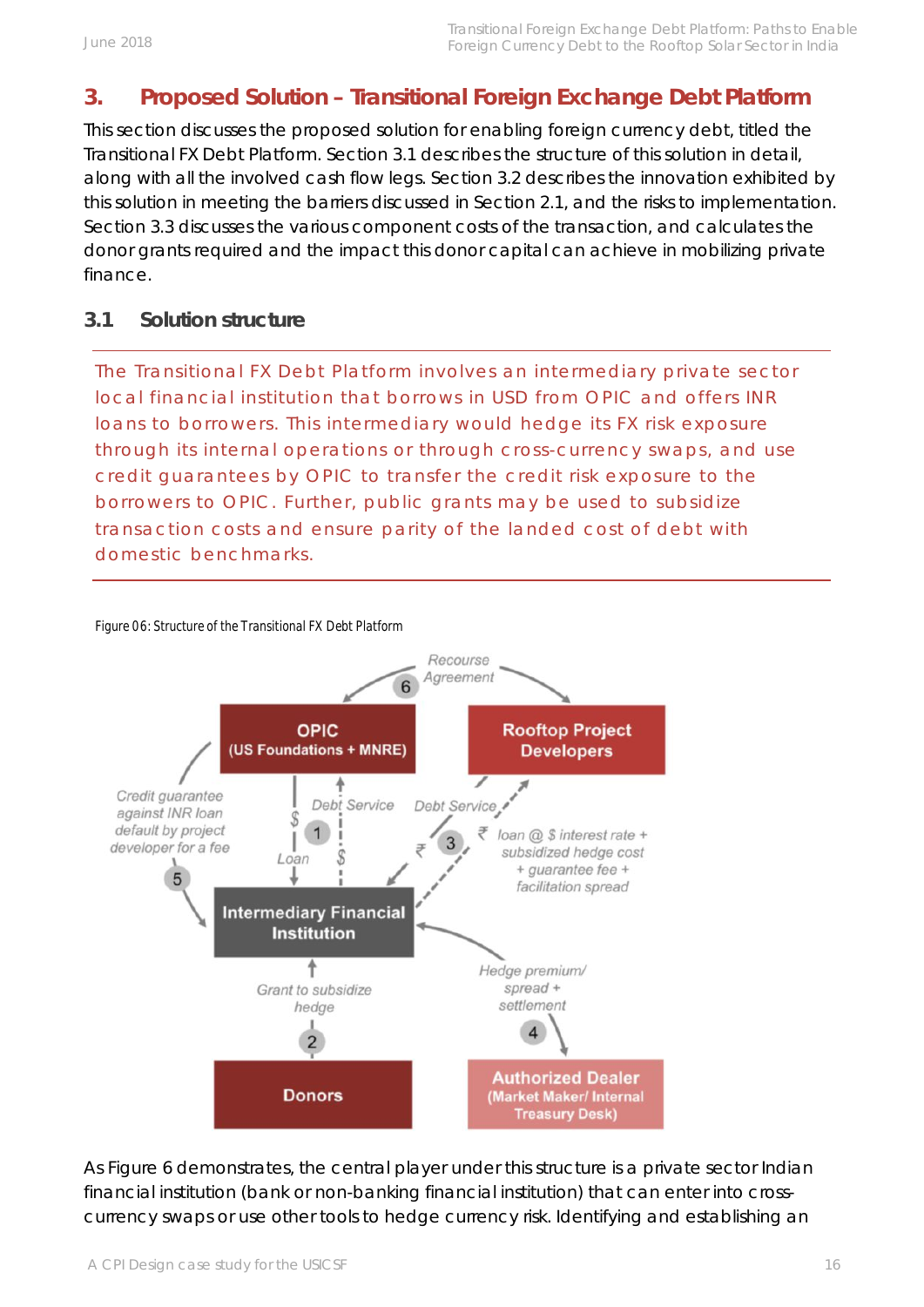intermediary to play this role requires negotiations between the lender (OPIC), donors (MNRE and/or US Foundations), and the potential intermediaries. Once established, this intermediary and the other stakeholders would mitigate currency risk in order to enable foreign debt in the following steps, which correspond to Figure 6:

- 1. Once an investment decision is finalized after following due process by both OPIC and the intermediary, OPIC, the intermediary and the end borrower would enter into a tri-partite agreement, under which OPIC would lend in USD to the intermediary at a fixed interest rate.
- 2. Due to the inefficient market pricing of USD-INR swaps as explained in Section 1.1, it is likely that the landed cost of INR debt to the intermediary (including cost of hedging, guarantee fee, cost of USD debt, overheads and profit margins) exceeds domestic benchmark rates. We propose that donor grants available under the USICSF program be provided to the intermediary financial organization under the stipulation that the INR loans to borrowers be made from a pre-decided range of rates linked to a domestic benchmark rate. More details on ascertaining the amount of grants required, ways to mitigate moral hazard, and impact assessment are discussed in Section 3.3.
- 3. The intermediary would make a corresponding loan to the end borrower in INR at a fixed interest rate (from a predecided range) on the back of this loan.
- 4. The mismatch between the currency of the assets (INR loan) and liabilities (USD loan) exposes the intermediary to FX risk. Taking advantage of its access to a wide variety of hedging instruments due to high credibility as well as financial expertise, the intermediary can hedge this risk in the financial markets or through its internal treasury operations.
- 5. OPIC an international AAA rate entity would further provide a credit guarantee to the intermediary against the risk of credit default by the end borrower on its INR loan, against the payment of a predecided guarantee fee by the intermediary. This credit guarantee could be either a full or a partial credit guarantee.

## <span id="page-16-0"></span>**3.2 Innovations to overcome market barriers**

*The Transitional FX Debt Platform successfully circumvents the constraints of relevant stakeholders. However, it may only be successfully implemented given the willingness of donor entities to provide grants to private sector institutions.* 

The Transitional FX Debt Platform circumvents several of the barriers to FX hedging faced by the borrowers in the case study. Some salient features of the structure are:

1. **By providing borrowers with INR loans originating from international institutions, borrowers will be able access foreign debt without being hampered by their inability to purchase FX hedging solutions thanks to their poor credit profiles.** Foreign debt has a key role to play in growing the Indian rooftop solar market, but currently, smallscale developers cannot access foreign debt – which is often at better rates than any domestic alternatives available to them – without taking on currency risk, which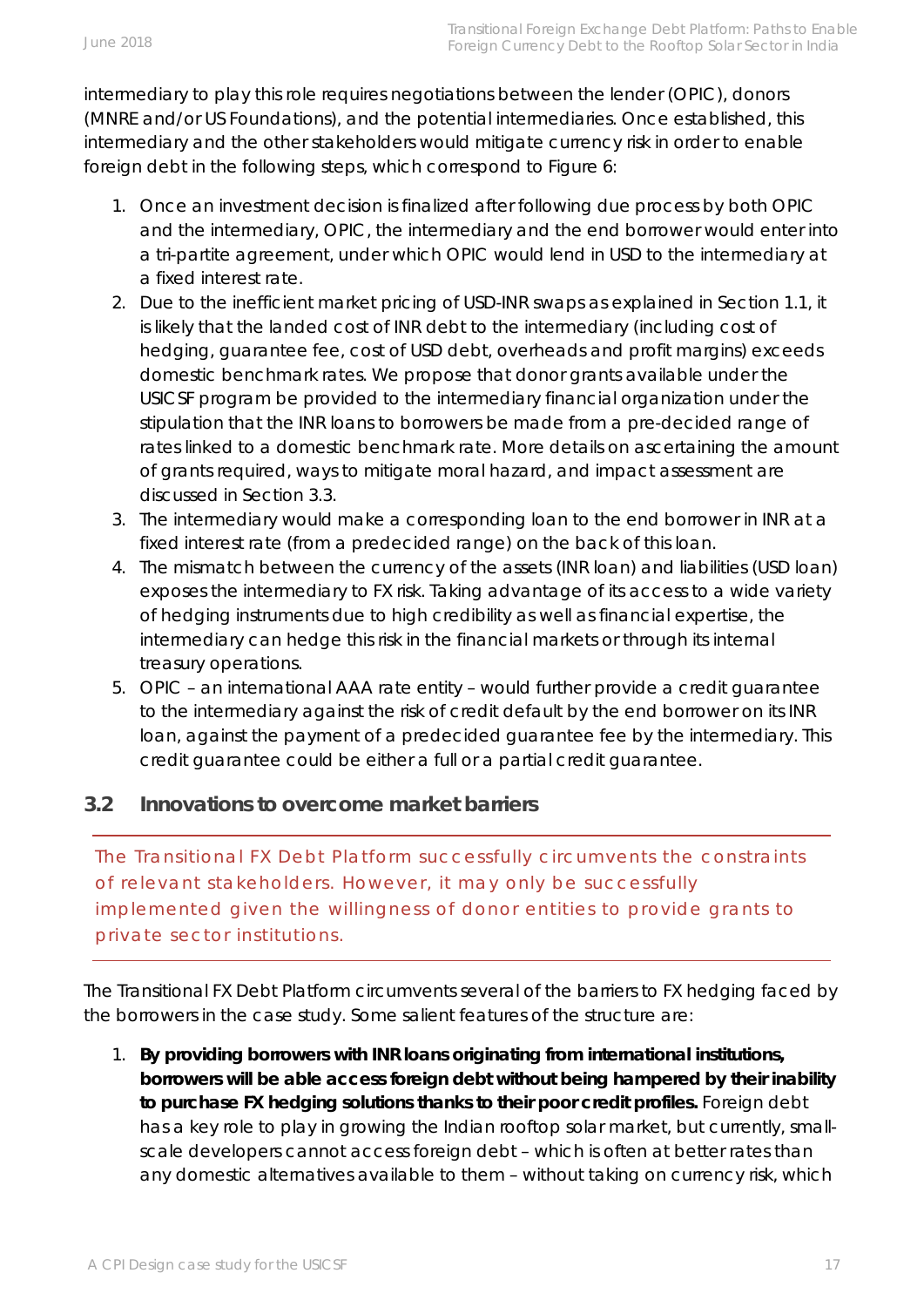borrowers are unwilling to do. This solution allows borrowers to access foreign debt without currency risk.

- 2. **Currency risk is borne by the entity best suited to mitigate it.** Currently, rooftop solar project developers lack access to currency risk mitigation solutions that would allow them to access foreign debt. This solution overcomes this barrier and places currency risk with an intermediary. Further, the higher credit profile of the intermediary reduces the cost of hedging solutions for these loans, as the financial expertise and added risk appetite of the intermediary may allow them to explore diverse hedging mechanisms. This ensures added efficiencies.
- 3. **OPIC has a mandate of investing only in private sector organizations.** Selecting a private sector financial institution as the intermediary ensures adherence to this constraint.
- 4. **The use of a credit guarantee by OPIC to the intermediary encourages the intermediary to take exposure to the nascent solar rooftop sector, helping develop the market**. The guarantee may be either a full or a partial credit guarantee. In the case of a full credit guarantee, the credit risk exposure to the borrower is borne entirely by OPIC, but a partial credit guarantee would encourage risk-sharing of the exposure between OPIC and the intermediary. Thus, not only is the objective of additional lending to the segment of small-scale developers achieved, but simultaneously, domestic lenders are encouraged to take exposure to the sector for future lending activities.
- 5. **To minimize the risk of moral hazard arising from misuse of public donor grants, it would be important to design a transparent process for selecting the intermediary.** Beyond adherence to minimum thresholds for credit ratings and size of assets and operations, such a process may be designed by inviting bids from a host of interested private sector financial institutions for grants, and selecting the lowest bidder.
- 6. **For successful implementation, grants will need to be sought from sources other than the Government of India, such as philanthropic foundations**. This is because of the reluctance of the Government of India in providing grants to private sector intermediaries. However, a public sector intermediary would not be feasible on account of OPIC's mandate of lending only to the private sector.

## <span id="page-17-0"></span>**3.3 Solution economics**

*The Transitional FX Debt Platform can leverage \$17 to \$34 of additional private finance for an underserved market segment at market-comparable rates for every \$1 of public finance.* 

Table 01 details the various component costs (indicative) towards the landed cost of debt (excluding grants) at which the intermediary can provide INR loans to the project developers under this structure, excluding any external monetary support. The range indicated takes into account differing credit profiles of the borrowers – a borrower with a higher credit rating would receive loans at lower interest rates.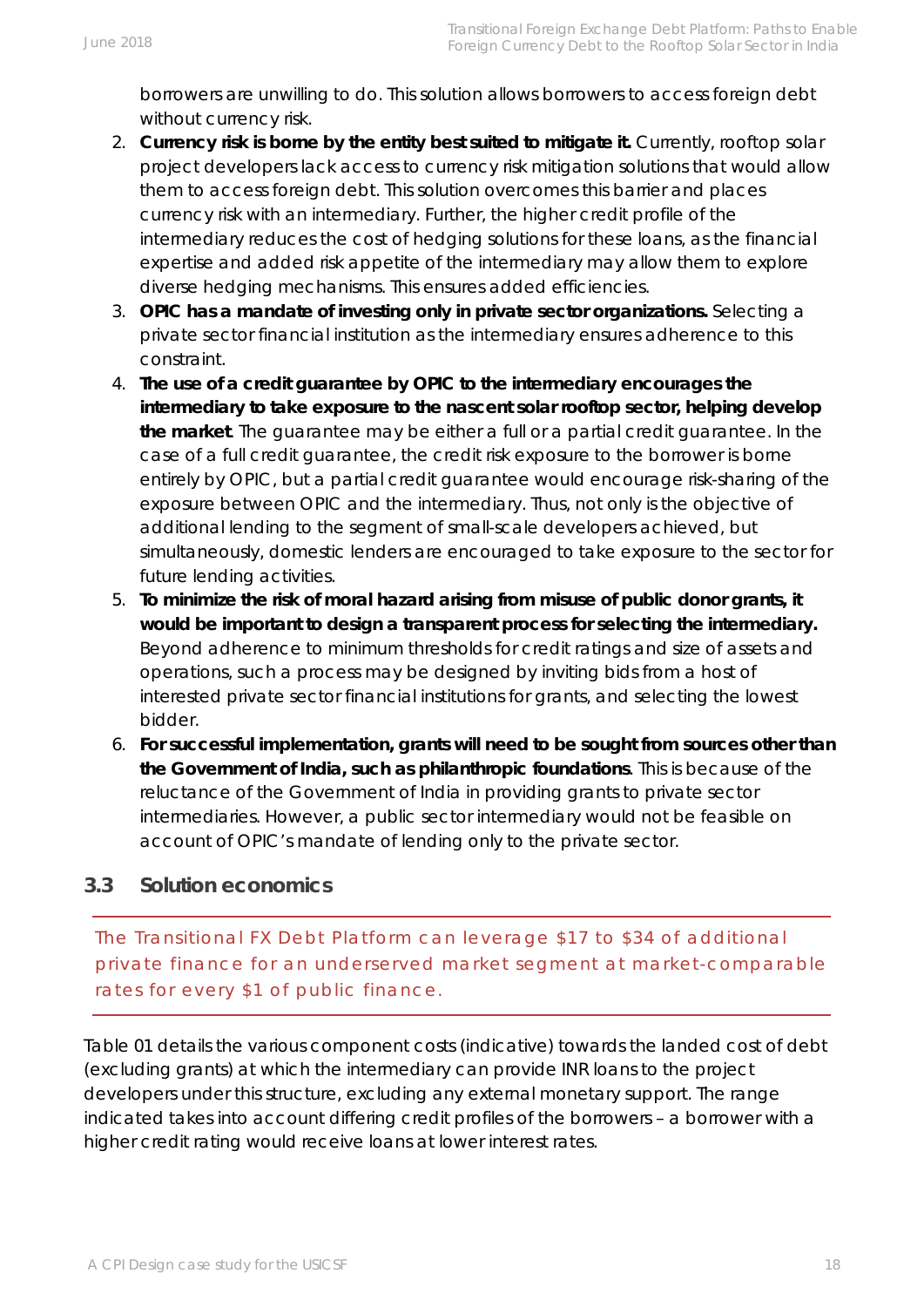| Table O1: Calculation of pre-grant landed cost of debt |  |
|--------------------------------------------------------|--|

| Component                                                                                             | <b>Indicative cost</b><br>(annual %) | <b>Comments</b>                                                                                                                                                                                                       |
|-------------------------------------------------------------------------------------------------------|--------------------------------------|-----------------------------------------------------------------------------------------------------------------------------------------------------------------------------------------------------------------------|
| USD interest rate charged by<br><b>OPIC</b>                                                           | $3.8\% - 4.3\%$                      | Assuming a US treasury rate of 1.3% (average 3 month<br>rate) and hypothesized OPIC lending rate to a AA<br>intermediary at (USD treasury rate + 2.5% - 3%)<br>(Source: interviews with OPIC and the USICEF facility) |
| USD-INR 15 year cross-<br>currency swap spread                                                        | 6.15%                                | Indicative market quote using primary research                                                                                                                                                                        |
| 100% credit quarantee fee<br>charged by OPIC                                                          | 1.50%                                | Hypothesized figure using past transactions (source:<br>primary research)                                                                                                                                             |
| Facilitation fee charged by<br>intermediary to account for<br>transaction costs and profit<br>margins | 0.50%                                | Hypothesized indicative figure using primary research                                                                                                                                                                 |
| Total                                                                                                 | 11.95% - 12.45%                      |                                                                                                                                                                                                                       |

We see that, without any external monetary support, the range of landed costs of debt calculated in Table 01 is higher than the average interest rates at which commercial loans to the solar rooftop sector are available in the market. This suggests the need for concessional/grant finance to ensure parity with market benchmark rates. As comparison, there are three major lines of credit providing concessional debt financing to the solar rooftop sector in India:

- 1. State Bank of India World Bank Grid-connected Solar Rooftop Program<sup>[11](#page-18-0)</sup> offers debt at a rate between 8.15% and 8.45% per annum depending on the credit rating of the borrower w.e.f. 1st November, 2017
- 2. Punjab National Bank Asian Development Bank Grid-connected Solar Rooftop Program<sup>[12](#page-18-1)</sup> offers loans at rates between 8.45% and 8.65% per annum.
- 3. IREDA KfW Renewable Energy Program offers loans at rates at 11.5% per annum for tenors exceeding 4 years

Market scoping suggests that market rates of lending to the rooftop solar sector by banks are closer to the most conservative of these three lines i.e. the IREDA – KfW Renewable Energy Program. Further, interviews with market participants suggest that the first two lines of credit offer highly concessional loans that have the effect of distorting the market in a way that is not sustainable in the long-term. Thus, to ensure parity with this conservative market benchmark while using public capital prudently, the Transitional Foreign Exchange Debt Platform could target lending at rates close to the market benchmark rate set at 11.5%, using grants to bridge the gap with the landed cost of debt to the intermediary. This target market benchmark, and the associated need (if any) of public grants needed, may be determined in the future in consultations with all the relevant stakeholders. It is important to note that, the primary problem the Transitional Foreign Exchange Debt Platform aims to solve for is the lack of access to debt faced by the target segment of project developers, rather than the cost of debt.

<span id="page-18-0"></span><sup>11</sup> [https://www.sbi.co.in/webfiles/uploads/files/SBI\\_WORLD\\_BANK.pdf](https://www.sbi.co.in/webfiles/uploads/files/SBI_WORLD_BANK.pdf)

<span id="page-18-1"></span><sup>12</sup> <https://www.pnbindia.in/Rooftop-Solar-Power.html>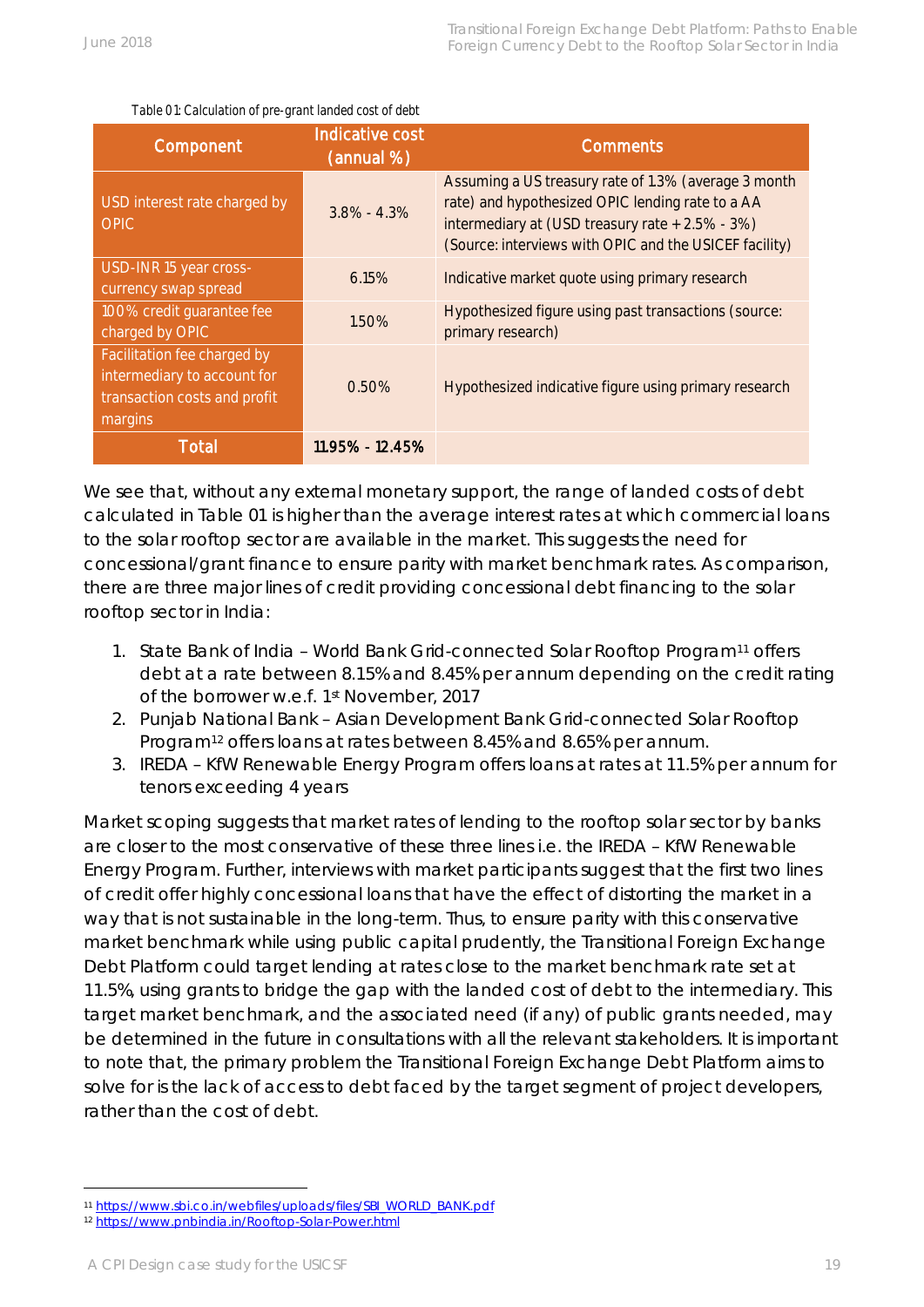#### **We find that the Transitional Foreign Exchange Debt Platform could employ grant capital effectively, leveraging \$17-\$34 of private finance for an underserved sector at marketcomparable rates for every dollar of public finance used.**

Using calculations from Table 01, the estimated grant capital requirement is between 0.45% and 0.95% of the debt capital annually. Thus to subsidize the inflow of USD 200 mn of foreign capital inflows via OPIC loans, the requirement for donor capital for an average tenor of 15 years could range between USD 8.2 mn and USD 17.3 mn<sup>[13](#page-19-0)</sup>. Assuming a project debt: equity ratio of 70: 30, this implies a leverage ratio of public finance to private finance of 1 public to 17 to 34 private.

<span id="page-19-0"></span><sup>13</sup> Assuming a discounting rate of 7%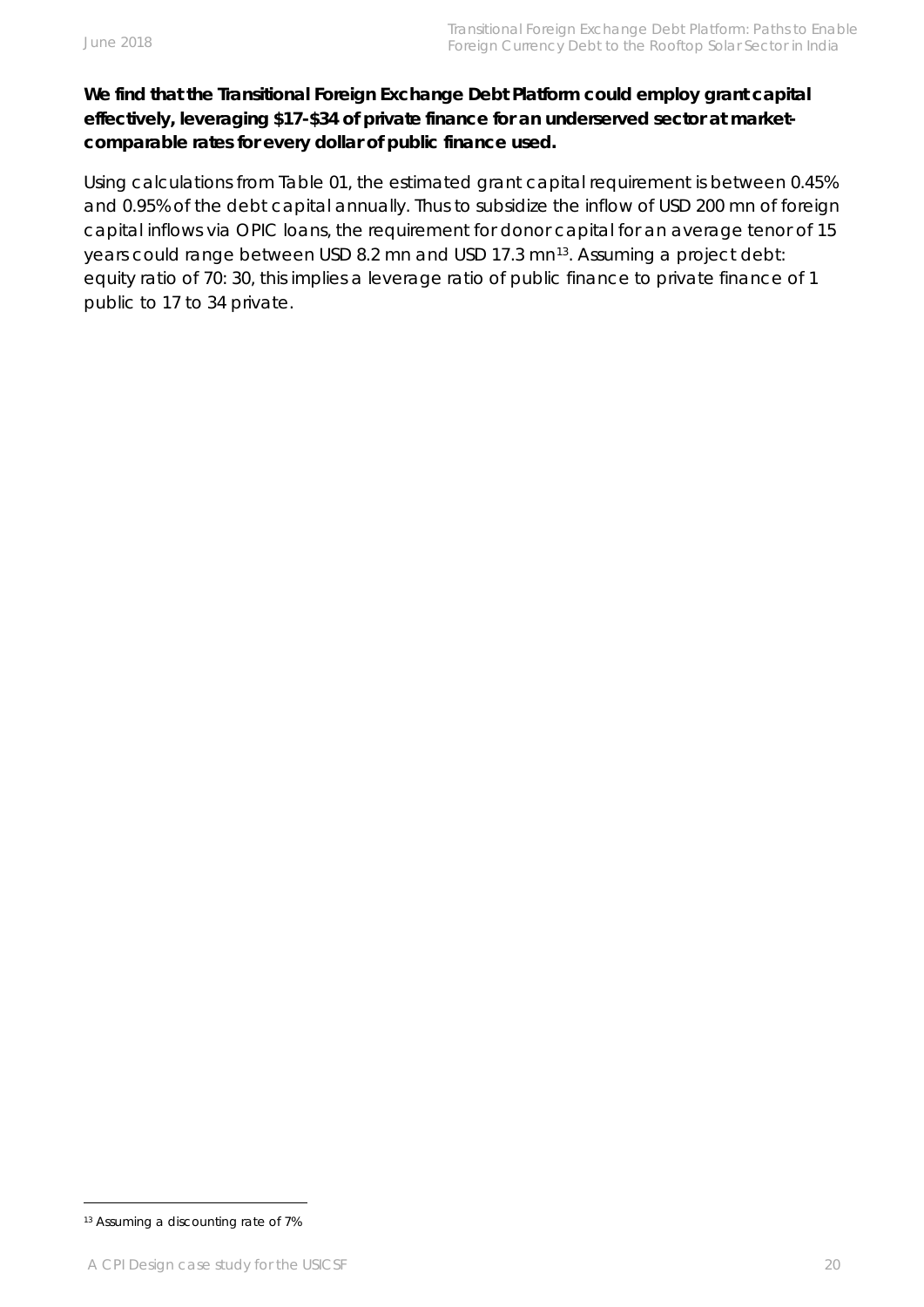# <span id="page-20-0"></span>**4. Noteworthy Alternative Solutions**

Section 2.2 details existing solutions for mitigating FX risk and why borrowers in rooftop solar cannot access these solutions. Section 3 summarizes the rationale for the Transitional FX Debt Platform as the recommended structure for this case study. CPI has explored other potential solutions as well, and this section details three such alternative institutional structures, the reason for their incompatibility with the constraints of the current case, and preconditions under which the structures may be successfully implemented.

# <span id="page-20-1"></span>**4.1 Alternative A**

#### <span id="page-20-2"></span> $4.1.1$ **STRUCTURE**



Alternative A follows exactly the same structure as the Transitional FX Debt Platform, with two notable exceptions: 1. The intermediary financial institution would be a public sector entity; and 2. The guarantor for the credit guarantee against the credit risk of the borrower may not necessarily be the lender<sup>14</sup>. As such, all the cash flow legs remain similar to those described in Section 3.1, and the economics similar to those described in Section 3.3.

#### <span id="page-20-3"></span>4.1.2 PROS AND CONS

OPIC's mandate of not lending to public sector institutions precludes this structure from working in the given case. However, such a structure could be successful in the case of other foreign currency lenders that do not possess such mandates, and in the presence of a credible guarantor such as a development financial institution, sovereign or a private sector guarantor like GuarantCo.

Alternative A has the added benefit of being able to utilize grants from Government sources, something that the Transitional FX Debt Platform was incapable of doing owing to the private sector intermediary in the structure, and the associated reluctance of the

<span id="page-20-4"></span><sup>14</sup> GurantCo [\(http://www.guarantco.com/\)](http://www.guarantco.com/) is a noteworthy alternate choice of guarantor.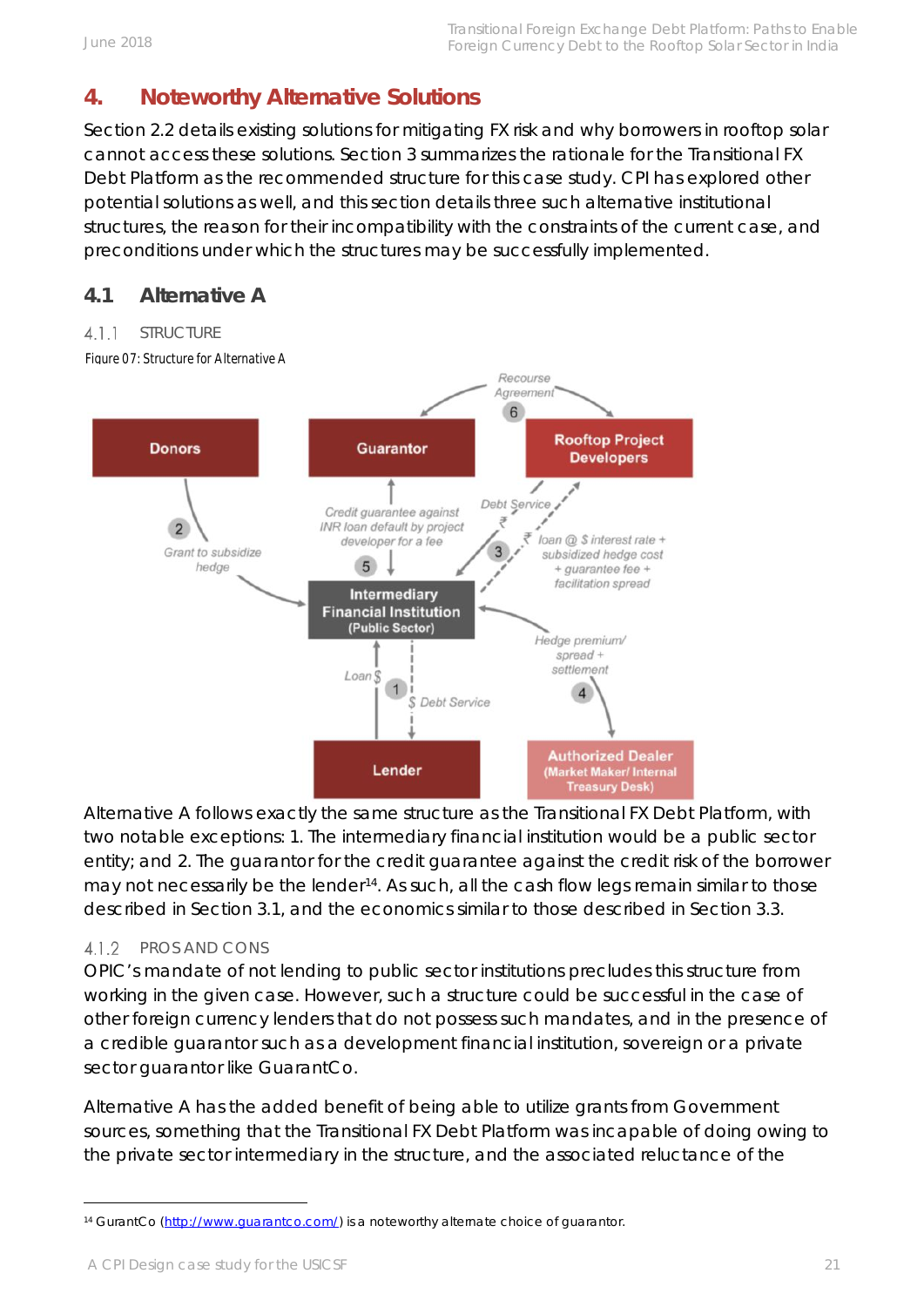Government of India in providing grants to private sector institutions, as determined through interviews with the Ministry of New and Renewable Energy – an anchor partner in the USICSF program.

#### <span id="page-21-0"></span>**4.2 Alternative B**

#### <span id="page-21-1"></span> $4.2.1$ **STRUCTURE**



Alternative B follows exactly the same structure as the Transitional FX Debt Platform, with the notable exception that the intermediary financial institution would be a foreign entity rather than an Indian private sector entity. This intermediary may then lend to the local borrowers in INR in the form of a non-convertible debenture[15.](#page-21-3) Further, the guarantor for the credit guarantee against the credit risk of the borrower may not necessarily be the lender in this structure<sup>[16](#page-21-4)</sup>. As such all the cash flow legs remain similar to those described in Section 3.1, and the economics similar to those described in Section 3.3.

#### <span id="page-21-2"></span>4.2.2 PROS AND CONS

Due to the Government of India's reluctance to provide grants to foreign entities, the success of such a structure is contingent upon international donors who may subsidize the foreign-domiciled intermediary, and international guarantors to provide the necessary credit guarantees to mitigate the credit risk exposure of the intermediary.

Further, the geographic dislocation of the lender and the borrowers might bring in inefficiencies into the due diligence process and transaction.

<span id="page-21-3"></span><sup>15</sup> Debentures are long-term financial instruments which acknowledge a debt obligation towards the issuer. Some debentures have a feature of convertibility into shares after a certain point of time at the discretion of the owner. The debentures which can't be converted into shares or equities are called non-convertible debentures

<span id="page-21-4"></span><sup>16</sup> GurantCo [\(http://www.guarantco.com/\)](http://www.guarantco.com/) is a noteworthy alternate choice of guarantor.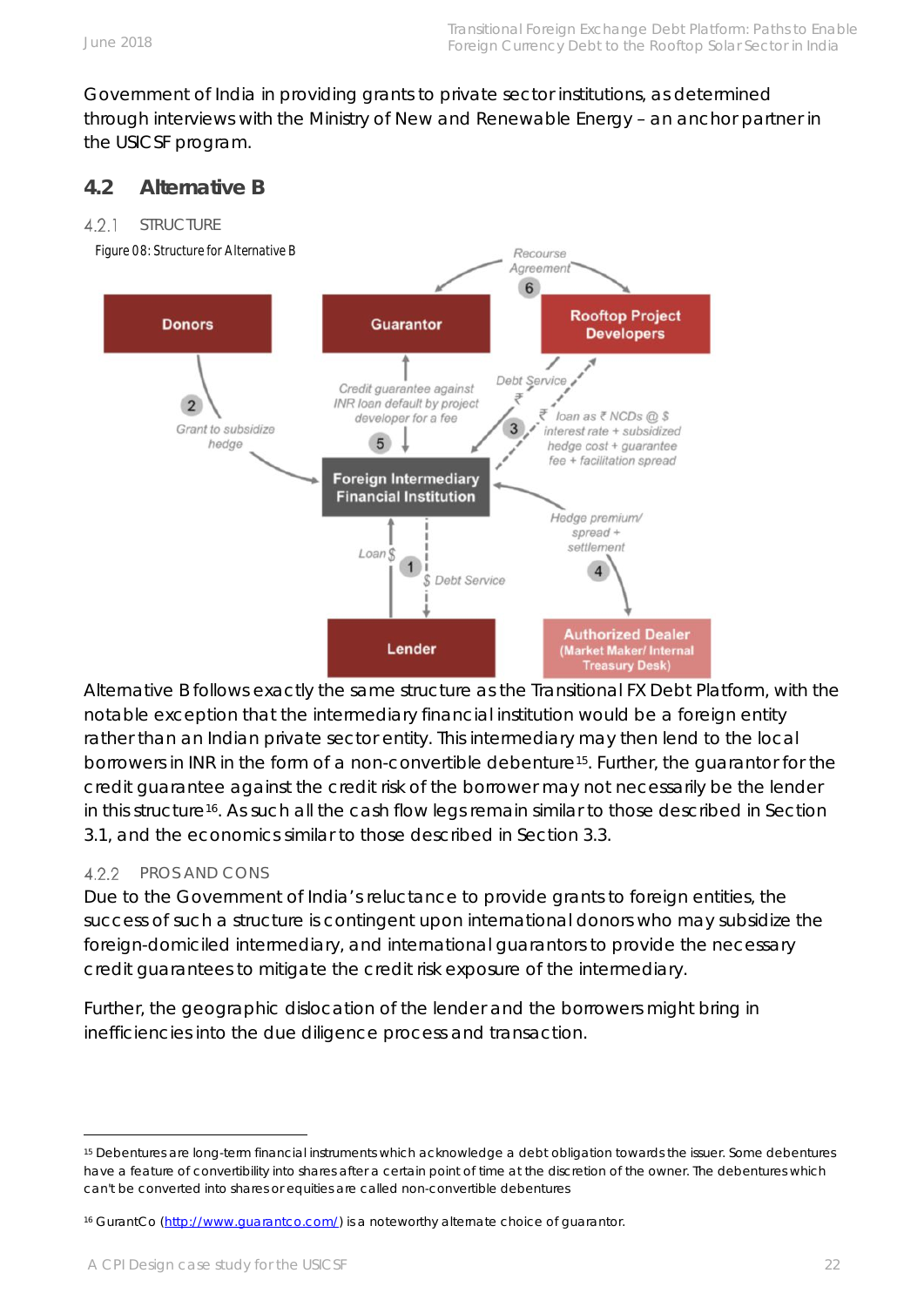# <span id="page-22-0"></span>**4.3 Alternative C**

#### <span id="page-22-1"></span> $4.3.1$ **STRUCTURE**

*Figure 09: Structure for Alternative C*



Under this structure, the borrowers would borrow in USD from the lender (OPIC), and purchase a hedge (swap) from an authorized dealer. A highly credit-worthy (AAA rated) donor/guarantor entity would provide a backstop guarantee to the authorized dealer, guaranteeing payments against the borrower's liability on the swap in the case of a default. This would allay the credit risk concerns of the authorized dealer.

#### <span id="page-22-2"></span>4.3.2 PROS AND CONS

The reluctance of authorized currency hedging dealers to enter into contracts with rooftop solar project developers stems from a lack of confidence in the ability of project developers to honor the swap obligations over a long term period. Interviews with these authorized dealers indicate that the presence of a mechanism that guarantees the fulfilment of these obligations would suitably allay these concerns.

This structure thus eliminates the need for an intermediary, a credit guarantee, and the associated transaction costs, bringing in efficiencies. Further, the use of an unfunded credit guarantee instead of upfront donor grants makes the use of grants probabilistic, and also minimizes the possibility of misappropriation of public funds.

However, since the liabilities under such a guarantee are potentially limitless and cannot be quantified ex ante, interviews with donor stakeholders have indicated a reluctance in providing such guarantees. This is the limitation to implementing such a structure. Such a structure may be successful in the presence of a credible donor entity willing to provide such an unfunded guarantee.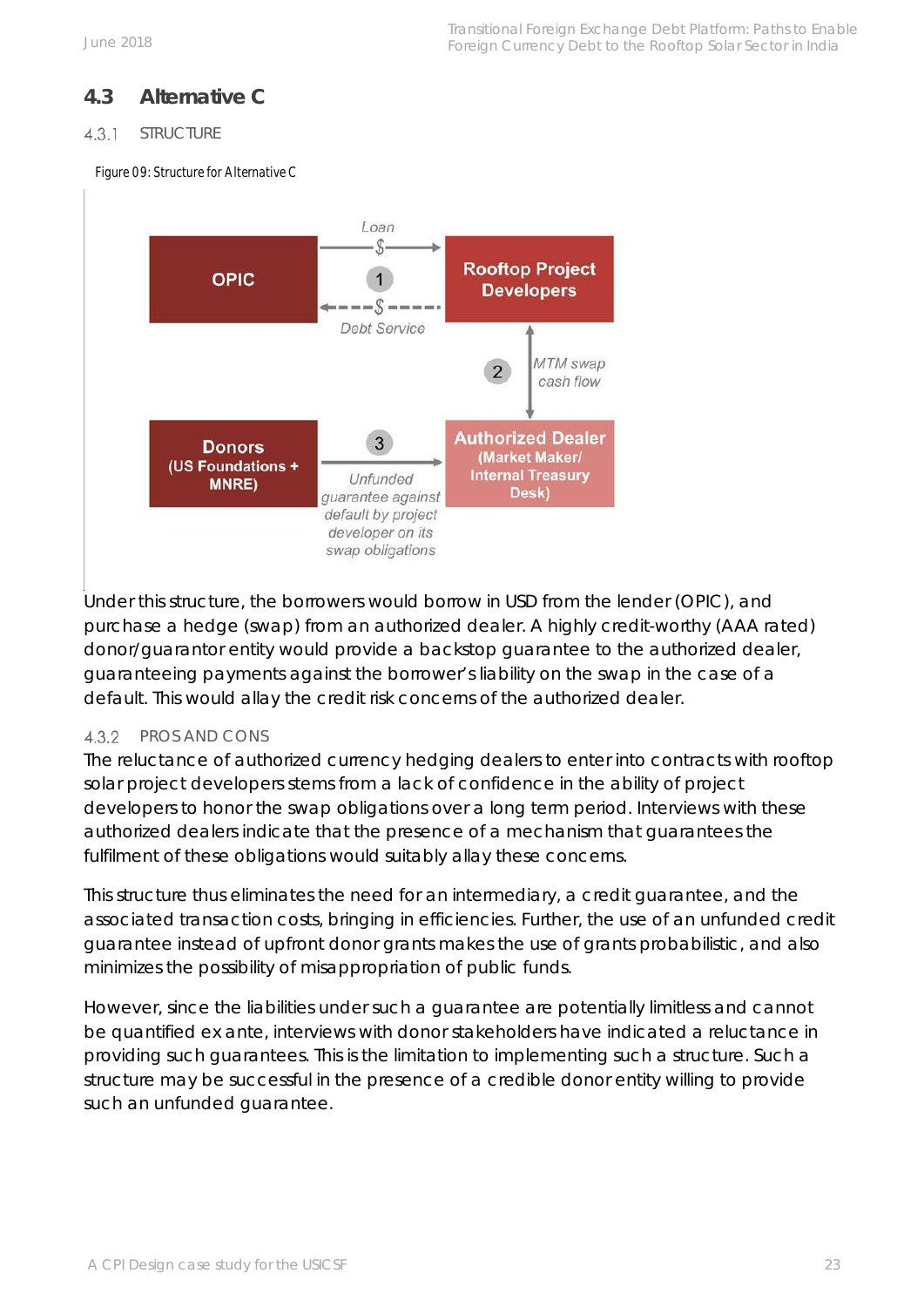# <span id="page-23-0"></span>**5. Next Steps**

The Transitional FX Debt Platform would enable foreign debt for India's rooftop solar market by mitigating a key barrier – currency risk. However, as a complex solution requiring involvement from multiple stakeholders, there are several next steps towards implementation. These include, in the near-term, the following:

- Identifying a permissible spread to be charged by the intermediary over the base dollar interest rate, keeping in mind the prevailing constraints, and competitive market forces.
- Negotiations with private sector banks and NBFCs to determine the most suitable intermediary for such an institutional solution. These negotiations would need to take into consideration achieving maximum impact using given donor grants, the ability/willingness of the institution in taking exposure to the solar rooftop sector, and the operational capability of the institution in playing this role. Currently discussions are underway with Tata Cleantech Capital, Deutsche Bank and ICICI Bank.
- Further market research to quantify the requirement for grant capital and the impact/leverage it may achieve.
- Identification of sources of this grant capital towards achieving their programrelated developmental objectives.
- Developing term-sheets and agreements towards actual implementation of the facility.
- Collaboration with the Natural Resources Defense Council, Council for Environment, Energy and Water, and cKinetics to explore how this solution may be aligned within a Green Bank framework currently under development.